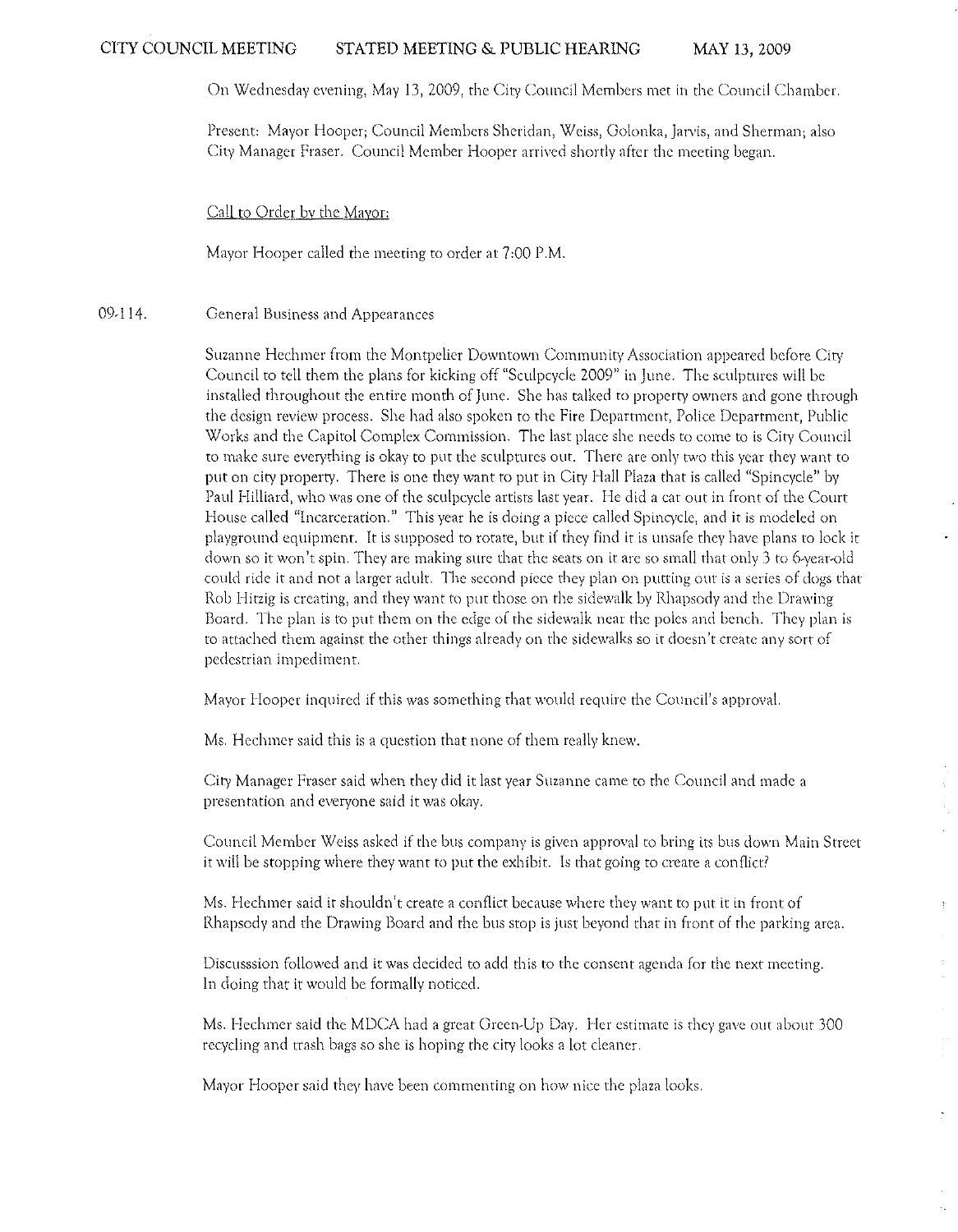## CITY COUNCIL MEETING Page 2 of 21 MAY 13, 2009

09-115. Consideration of the Consent Agenda: VA

Approval of the minutes from the April 29<sup>th</sup>, 2008 Regular City Council Meeting.

Consideration of becoming the Liquor Control Commission for the purpose of reviewing the following:

Ratification for the issuance of a Catering Permit to Yebba, Inc, d/b/a The Abbey Pub & Restaurant, for a Cocktail Reception being held on Wednesday, May 13"', from 4:00 to 7:00 P.M. in the Cedar Creek Room of the State House. Staff polled Council Members on May 8<sup>th</sup> and received 4 votes of approval.)

# Approval of payroll and bills:

General Fund Warrant dates May 6, 2009, in the amount of \$159,34 1.67 and Community Development Agency Funds in the amount of \$1, 100.00, \$11,000.00, \$262.00 and \$2,862.05.

Payroll Warrant dated May 14, 2009, in the amount of \$130,657.71.

Motion was made by Council Member Sheridan, seconded by Council Member Shennan to approve the consent agenda. The vote was 6,0, motion carried unanimously.

09-116. Second public hearing to consider proposed amendments to the City's Code of Ordinances, Chapter 10, MOTOR VEHICLES AND TRAFFlC, Article VII, PARKING AND PARKING METER ZONES, Sec. 10-717. LIMITED PARKING, Subsection (z) as it relates to increasing the allowed time for parking on Barre Street. V.A.

> The City's Traffic Committee recommended the following amendments to be considered at the Council's first public hearing on April  $8<sup>th</sup>$ , 2009:

> > Sec. 10-717. LIMITED PARKING.

(a) Barre Street. Fifteen Thirty-minute limited parking is provided on the north side of Barre Street from the northwest corner of #206 Barre Street (Federated-Auto) southeasterly for a distance of fifty-one foot from 6:00 A.M. to 6:00 P.M.; and on ...

 $\langle z \rangle$  Parking is restricted to a one two-hour maximum time limit from 8:00AM. to 4:00 P.M. weekdays on the northerly side of Barre Street from its intersection with Monsignor Crosby Avenue to its intersection with Hubbard Street with the exception of a 15-minute loading and unloading zone as described under Sec. 10-717(y).

As a result of the first public hearing, Subsection (a) will be entirely stricken; Subsection (z) remains as proposed,

Recommendation: Conduct the second public hearing; approve the amendments, with or without further changes,

Mayor Hooper opened the public hearing at 7:08 P.M.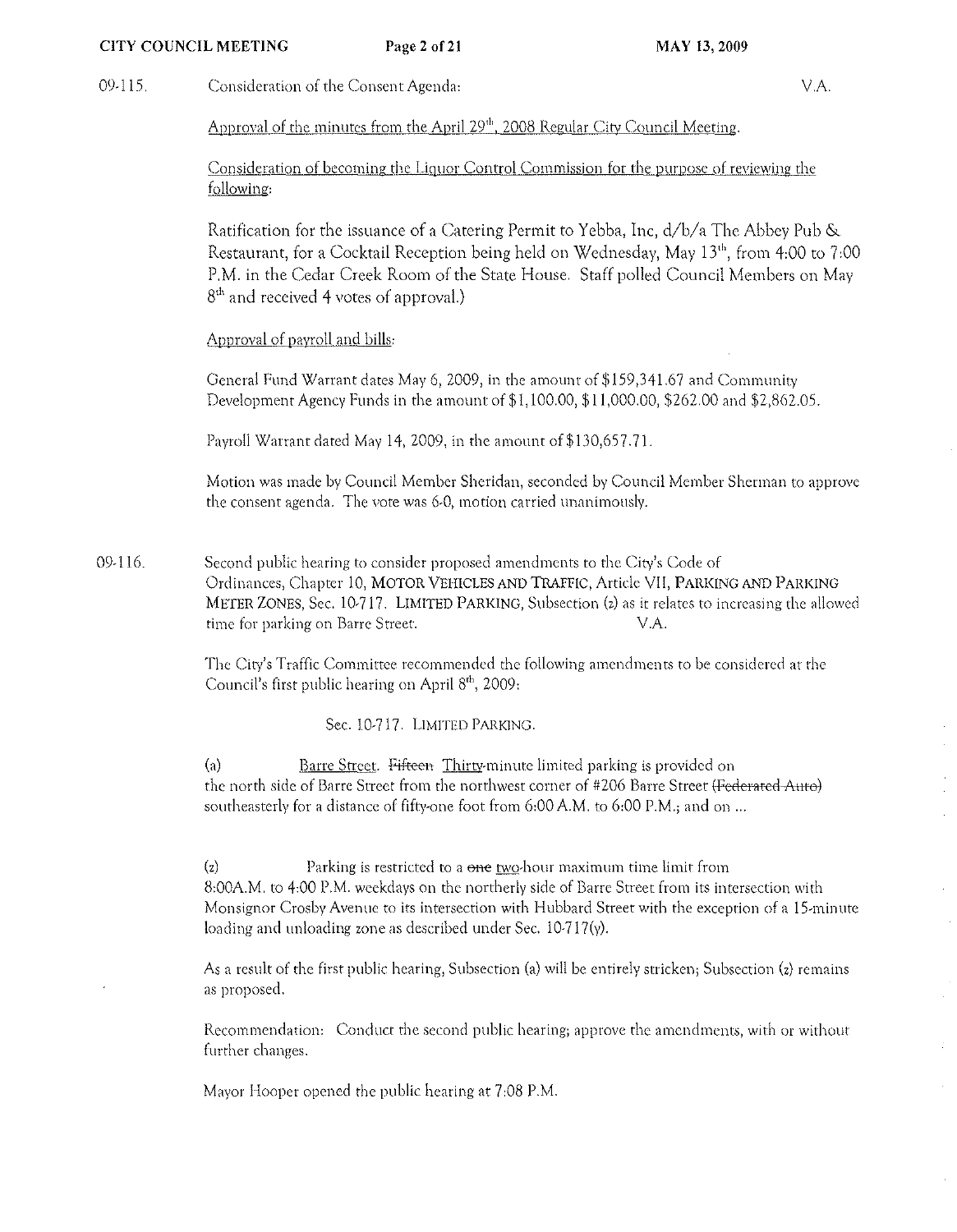Council Member Weiss said at the April meeting the Council tabled Section 10-717, and he isn't sure whether that is the same item they are discussing now. Subsection (a) may need to be taken off the table.

Motion was made and seconded by Council Members Weiss and Jarvis to rernove Section 10-717 (a) from the table. The vote was 6-0, motion carried unanimously.

Chris Smarr with the law firm of Cheney, Brock & Saudek, said they have been asked to help out the owners of the Barre Street Market to convey their feelings. He gave members of the Council a proposal made on behalf of the owners of the Barre Street Market. This is the Section 10-717(a). The original proposal was to make it 30 minutes. It turns out we are talking about 125 feet of 15 minute parking which might be five spaces of parking. The Barre Street Market owners are proposing they limit the 15-minute zone to 50 feet, which would be two spaces. He had talked to the Chief of Police and City Manager Fraser and tried to get an understanding of what might be behind this. They think they arc helping to address some issues. If they eliminate these three spaces they would still address the concerns of the salon owner. There was some feeling they needed to ease up some restrictions so their customers could stay long enough without getting a ticket, which is a reasonable concern. At the same time this proposai, while easing those restrictions on three spaces, but would allow the Barre Street Market two spaces left for them and would also help people who arc doing take-out at the restaurant next door and people who might be dropping people off at the salon.

Mayor Hooper said since this isn't substantively different would the Council need to do another hearing.

City Manager Fraser said traffic ordinances don't have the same standard as zoning. They could just make the amendment tonight and pass it. Zoning is the only one that if you make a substantive change YOll have to rewarn the hearing and srart over.

Attorney Smart said having been on a site visit east would be going toward Barre, and where they placed the pole it suggests that the curb cut for a driveway is a parking spot. He would suggest that the west side of the curb cut is where to start the zone otherwise they would be parking in front of an alley.

Krystal Madera, owner of Kismet, said they arc definitely in favor of removing the restrictions of the parking. The signs presently there are very confusing. This is the thitd year they have been there and at least three times a day their customers are asking what the signs mean and where the restrictions are for. She even has customers who, even if they are parking there in between the signs, have received comments or harassment from the owners of the Barre Street Market who, because of the signs, feel privileged to tell people that they can or can't park there based on which business they are going to. They have ignored it because it isn't worth it for them to get involved in that kind of stuff and trust their customers can read the parking signs, even though they arc confusing, and trusted their Cllstomers would contact the City Manager or Police Department to figure out how to make the signs more clear. She is glad they are finally here having this conversation because she would like to stop having it over and over again every day. She has been contacted by the Police Department probably 30 times asking them to come here and put it on the agenda, and she has asked them to PUt it on the agenda. She really doesn't think it is her responsibility to be putting parking signs or taking them down from the street, bur she would like to see this clarified. If that means removing the restriction, that's awesome. If that is impossible, then making them more clear definitely needs to happen. She is concerned the owners of the market will still feel privileged to come out and tell people who can park there and who can't, even if they are just running in for a coffee.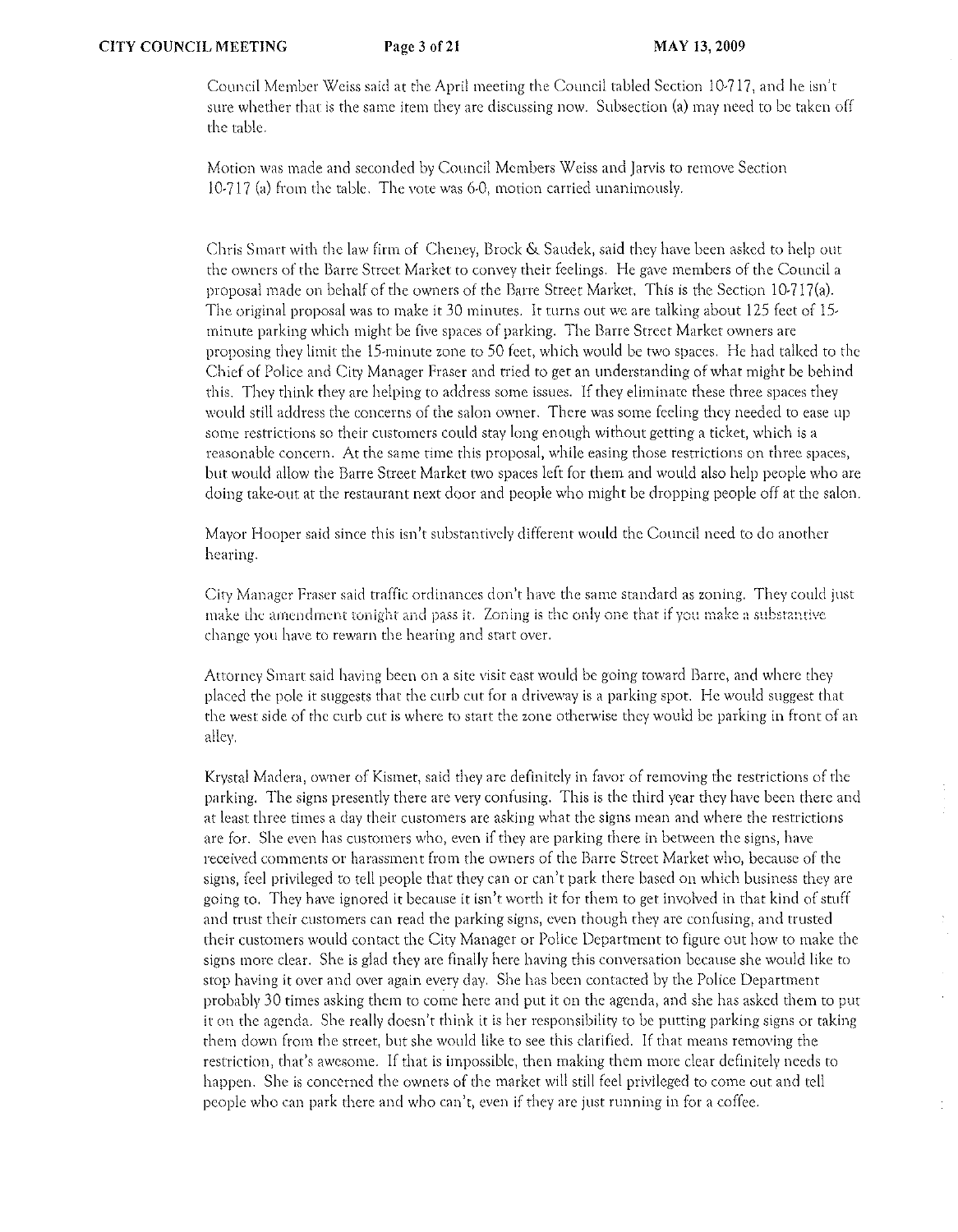Mayor Hooper said the proposal in the agenda before the Council is that there be two-hour restrictions. It has been suggested that essentially two spaces be 30 minutes and keep the rest at 15 minutes, with the remainder being opened up to two hours.

Ms. Madera said she wasn't in favor of that personally.

Mayor Hooper said her customers having a space available for funning in and out she doesn't feel the need to have a specific designated area.

Ms. Madera said there is lots of parking on Barre Street. Those signs wefe in place there that have helped the Barre Street Market. If those spaces arc kept open convenience shoppers can run in and run out. She has customers who want to do the same thing, and even when they park there in those spaces the owners are coming out yelling at them that they can't park there. If the spaces said clearly parking only for Barre Street Market it would be clear. She doesn't see the need to have two spaces specifically just for 15-minute parking because there are lots of spaces on the street. They also rent additional spaces in the lot down the street through the Land Trust so parking is always available for their customers. There is constant confusion. Their phones arc ringing telling them there is a car out there with a license plate number and they arc about to get a ticket because the owners of the market are calling the police over and over again. It would be nice to havc it cleared up.

Police Chief Facos said he wanted to make a quick point about clarification. The two-hour parking is another specific zone around 58 Barre Street.

Council Member Golonka asked Chicf Facos how much activity he has seen with his officers going to that spot.

Chief Facos said for a one-year period it was 168 calls for service. That is one of the reasons at the Traffic Committee meeting that was an issue they wanted to bring up because there are so many changes since 1998 when that particular IS-minute restriction was adopfed by the Council.

Council Member Sheridan asked Chief Facos if he had witnessed or had people tell him about rhe confrontations by the owners of the Barre Street Market with people trying to park in those spots.

Chief Facos said he has had some secondary comments from some of the officers. He has not personally taken a complaint based on harassment.

Sarah Halpine, a resident across the street from the Barre Street Market, said she is here to support the IS,minute parking for a number of reasons, The Barre Street Market supports their neighborhood, There are a lot of her neighbors and she sees them shopping there and she personally goes over there herself to pick up things. Most of the people on Barre Street Cannot afford to eat at Kismet. For them to have the Barre Street Market and have the owners have a hardship for conducting business, the city isn't just impacting the business itself but also impacting the neighborhood. For her it is like the old general store in terms of the atmosphere, When she goes in there, they are friendly, courteous, know people in the neighborhood and address them by first name, They are always Willing and helpful. When her husband died a year ago she came over and delivered food, It is a very neighborly place, They enjoy the fact they are across the street and are their neighbors. To have them lose a 1S-minute parking spot and possibly thcir business the city is not just impacting all of the people who stop by, but impacting the closeness of the neighborhood because they do take care of people and they like to take care of them. A nice compromise would be to keep fhe 15 minutes in front of their storc and remove the 15 minutes across the street where there is an apartment building. They all have designated parking so you could get rid of that. Another suggestion would be that Kismet could put a sign in the window that says please don't park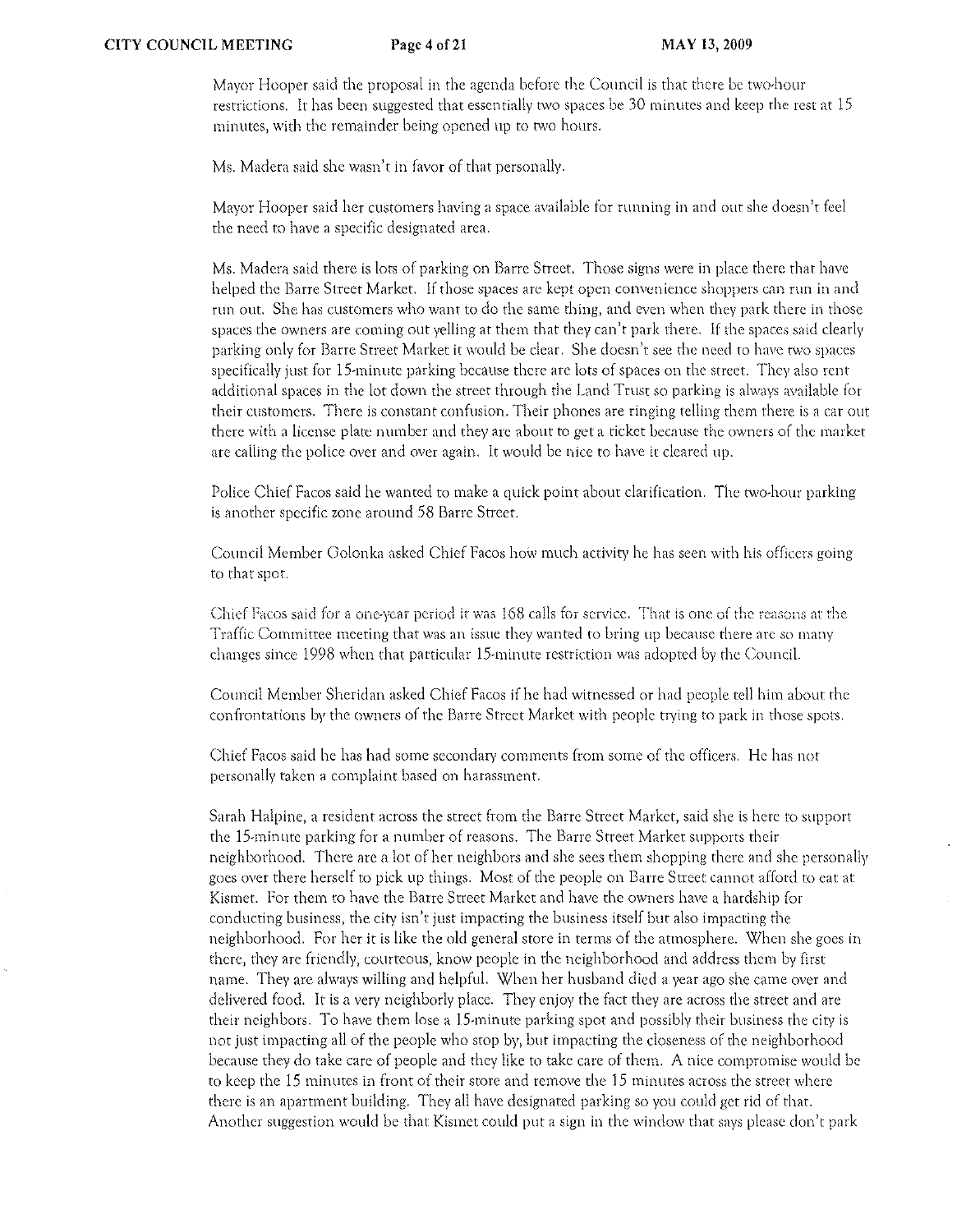in front of the Barre Street Market. That would alleviate some of the confusion as to where they can and can't park and help both businesses in terms of being able to clarify this so they don't have to call the cops and have the giant uproar around the businesses. It would be fabulous if they could have both businesses running. There has been a restaurant in the Kismet area forever. People have told her about the pizza place. There was Susan's Kitchen after that. It isn't like these types of businesses haven't co-existed peacefully for a number of years. There should be some civil way to fix the solution without having to destroy one business or the other. Ms. Halpine said she personally would like to keep the IS-minute parking across the street. When people come to visit her she tells them that is 1 S-minute parking and don't park there. There is plenty of parking on the street.

Mayor Hooper said she was the one who suggested they go to the unlimited parking there, and it was without reference to any business. It was more because we don't tend to provide this sort of limited parking anywhere within parts of the downtown. It just seemed a little odd that we had this sort of specific designation here. This is the reason we have public hearings so people have an opportunity to raise issues. This is designed to figure out how best to use a public asset.

Ms. Halpine asked if it wasn't designated downtown on Barre Street.

Mayor Hooper said it is, but much of the rest of the street has unlimited parking. It is in the core downtown where they have the meters and it is very clear that you are only supposed to park for two hours. They are just trying to figure out an orderly way to use the parking in that area.

Chris Smart said on behalf of the Barre Street Market they definitely value both the salon and the restaurant. They all want to succeed, and he thinks there is a way to do it. It might be a good idea for the Justice Center to deal with what happens afterwards. The proposal he submitted tonight is about compromise. There are 5, maybe 6, 15-minute spaces now. Take it back to 2. They are not earmarked for anybody in particular. Everybody theoretically can use those. All three businesses have a reason rhat somebody could be there to drop off in less than 15 minutes. As for the calls to the police, after ralking to the owners of the Barre Street Market, if we can empathize their business has been here for 17 years. People have been stopping in front of there for 17 years and pop in for 3, 4 or .5 minutes, In the last couple of years on days of the week when the restaurant is opened it has been getting crowded. That is not all the fault of the restaurant owner. It is quite true that the restaurant owner leased four spaces on the other side of where the townhouses are and they have a place in back. He has a feeling that the customers of the restaurant are probably not aware of those spaces. Remember, the people who are parking there for more than 15 minutes are doing so illegally, so the poor Barre Street Market owners look out and say their business cannot survive without these custorners. The frustration sets in and so they call to try to figure a way out. If they can come away with a compromise tonight on the number of spaces like this he assures the Council that the Barre Street Market owners would be happy to go to the Justice Center or any other mediation forum to talk it over. What could be a good strategy for these businesses to work together like this and co-exist" and come up with some better rules of engagement? He thinks his clients are saying there are probably some things they probably did and said that they wished in hindsight they didn't. If they could work with the Justice Center they could come up with some good solutions. In talking to the Chief of Police, one thing the Traffic Committee wasn't aware of was that in getting the permit for the restaurant", the restaurant was told by the Design Review Board that they would get two spaces on the street. As it turns out, they needed seven spaces for the number of seating and the Design Review Board said they would let them count the street for two. They only had to come up with five. As it turns out, if you go down to the market when the restaurant is closed, those spaces are wide open. When the restaurant opens up, some of those people who ought to be parking in the spaces that the owner very thoughtfully reserved off the street are parking there and filling them up. That is what explains why the calls are being made to the police. He urged the Council to leave these two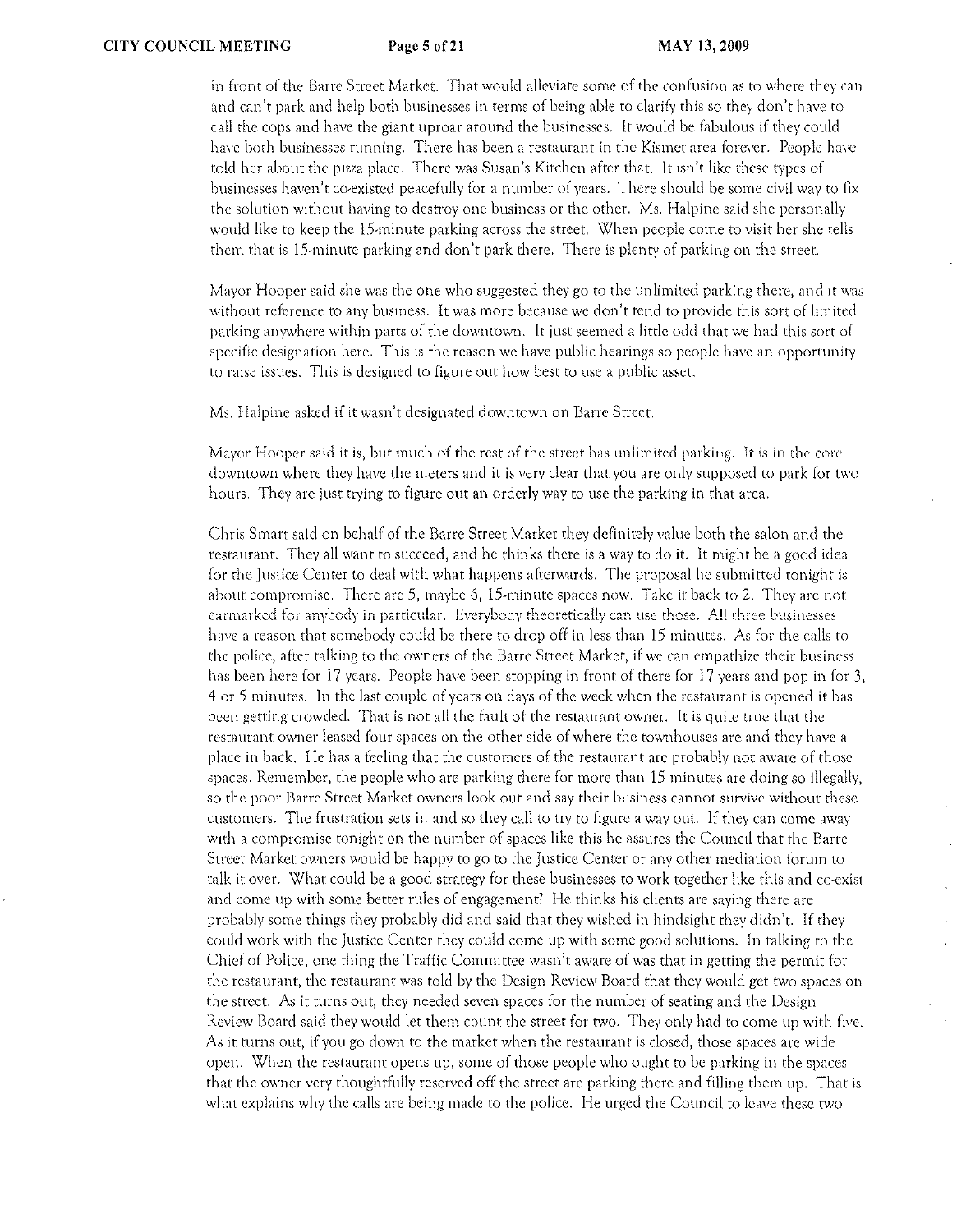spaces. This business is telling him they cannot survive without car traffic, and it is five days a week they face this problem.

Lydia Lewis appeared before the Council and said she was the last of the survivors of Barre Street. She grew up on Barre Street and has seen everything. They were never told that all of the condominiums were going up right next to her. She can't even look out her bedroom window without someone looking up and seeing her in her bedroom. She has actually adopted the family at the Barre Street Market. We need this market. They are courteous to everyone. She has seen people park there, and they arc not people in the businesses. She is under the understanding that when a building like the big block that was there with the Roma Garden restaurant way back, that whoever rented there was to provide parking spaces for fhose people. Aren't they supposed to provide parking spaces?

Mayor Hooper said the testimony when it went through the Development Review Board that it was acceptable for 4 Ot 5 off street and then we allowed 2 spaces on the street.

Mrs. Lewis said the parking is terrible on Barre Street. She is having a tremendous problem, and she hopes the Council will do something about it. She would like to see no tight hand turn on Sibley. She counted 41 cars in a half hour going up Sibley. Nine cars our of 10 do not stop coming down College Street. She has adopted the family at the Barre Street Market. They have been wonderful to her and to everyone. They need this market. She will not move away from the neighborhood. There are all of these places she can walk to. We need to do something about keeping the store open. There ate cars parked from the condo on the other side. They have all kinds of people coming at all hours of the night and parking their cars there. A lot of trucks arc bringing their merchandise into the store. If there is a car parked there, they cannot stop. She has been in the store when Norm has asked them to move their cars. She has seen people from out of state and she has told them they would get a ticket if they stay there. She takes the GMTA Bus to nursing homes where she does volunteer work. She needs to be picked up at the Barre Street Market, where she can go inside to wait out of the cold. If there \vere another car there she would have to go around to get onto the bus. There are so many advantages for the people in their neighborhood. It seems like Sibley Avenue and Barre Street is a forgotten area in the city. She thinks the Council Members need to go around to see what is going on. Walk down to the market sometime and just see what is going on. She is sure if the market was in some other part of the city they would not be facing all of these problems. These people worked very hard to come to America. They ate wonderful people. Her husband is handicapped and housebound right now. She needs to have the bus route there. Barre Street needs this market very badly. They are surrounded by condominiums, but the market is still here. There are families coming out of the condos parking there,

Mayor Hooper reminded everyone that this is not about a specific business. They are just trying to sort out a traffic problem.

Council Member Sheridan said for those who think the Council is establishing some precedent hete if we do what Chris said, he doesn't have a problem with cutting it from 5 to 2. At one point the city did a favor to the Library when they approached us about on street parking. They asked us to take all day parking and put in meters fot just 2-hour patking, and the Council did. It is a good matket for Barre Street. He is only disturbed by one thing. You can't be coming out and yelling at people when it is not technically your parking spot. It is everybody's for 15 minutes. He doesn't like to see that kind of behavior, but he doesn't have a problem with Chris' compromise.

Council Member Golonka said one concern he had earlier was the capacity of our Police Department. We are cutting back and taxing them with a lot of different issues. He felt 168 calls for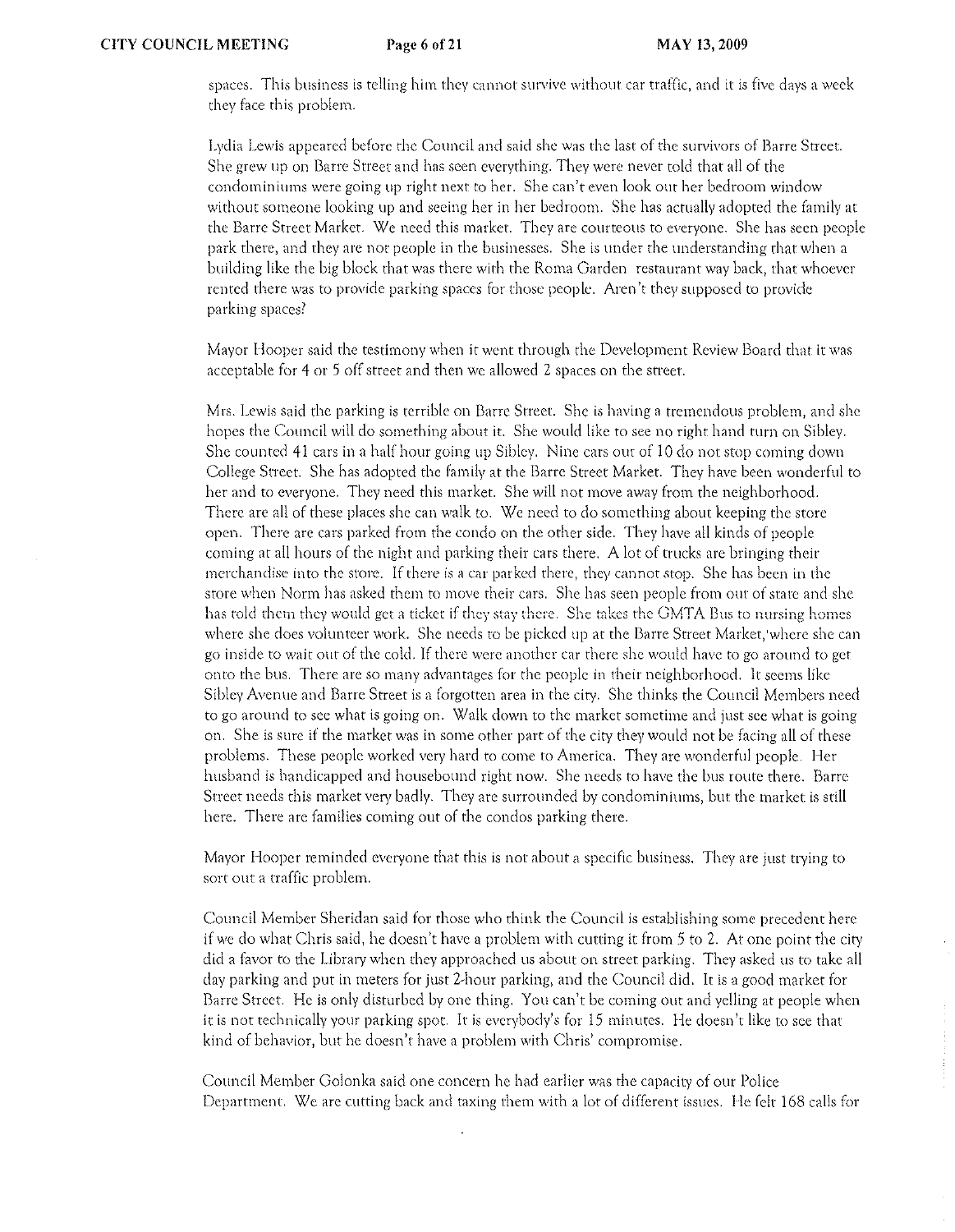enforcement in one area of the city was excessive. He would like to hear from the Parking Committee after they investigate. Is this the reason we need the  $17<sup>th</sup>$  officer?

Council Member Jarvis said that was her main concern. That is a ridiculous waste of the city's resources to have 168 police calls to this one area for parking. She would like to hear from the Police Department and Public Works about whether Chris Smart's proposal would change that or not. She would imagine that some of the police calls have to do with the confusion about where exactly the 15·minute limit is but also the issue of who can park there. If those two things are cleared up that would hopefully make a big difference in the police department calls, but she would like to hear from OUr police staff.

Council Member Sherman said she is concerned about consistency and fairness. In front of the Post Office there is 15-minute parking, but she doesn't know anywhere else they have a 15-minute limit. A half hour would still give turnover and time to go in and come out, but it would be appropriate for all three businesses. Even one hour might be too long. Maybe a half hour would work given that intersection. It is a very special) unique and fortunately unduplicated kind of convergence of traffic right there at Sibley Avenue and Barre Street. She is also concerned about the 6:00 A.M. to 9:00 P.M. That is a very unique timeframe for the ordinance.

City Manager Fraser reminded Council Member Sherman that was in a different section. That is down by 58 Barre Street by the Recreation Center and Senior Center.

Council Member Sherman said in front of 207 209 it is 8:00 A.M. to 4:00 P.M.

City Manager Fraser said the actual proposal is that there would be no restriction at all at any time. The suggestion is that we would have 15-minute parking for all the time, so that is consistent with the other restrictions on the street.

Council Member Sherman said she would have questions about Chris Smart's proposal, that the timing should be standard.

City Manager Fraser said when you think about this in terms of other proposals around the city we already have 15-minute parking there. This is an existing condition with 6 spaces. The proposal needs to reduce them. The history comes from the fact that there was Barre Street Market, the auto parts shop across the street and Susan's Kitchen, which was a take-out restaurant, so with the exception of the hair salon there was a lot of in and out traffic in the business which worked well in that area.

Mayor Hooper said what she would like to suggest is that the Traffic Committee go back out and consider what has been put in front of the Council. See if that is a solution they could recommend to the Council) look at signage isslles, and before the Council acts on this proposal or continue the public hearing that we also ask that the Justice Center work with the folks in that area, listen to what those concerns are and perhaps there will be some other suggestions that will come out of that conversation to guide what the ordinance ought to say.

Council Member Shet'idan said parking spots arc 20 feet long, so if they cut it back to 40 feet would it be a big problem.

Mr. Smart replied no.

Council Member Sheridan said if they put 50 feet people might try to squeeze 3 parking spaces in there.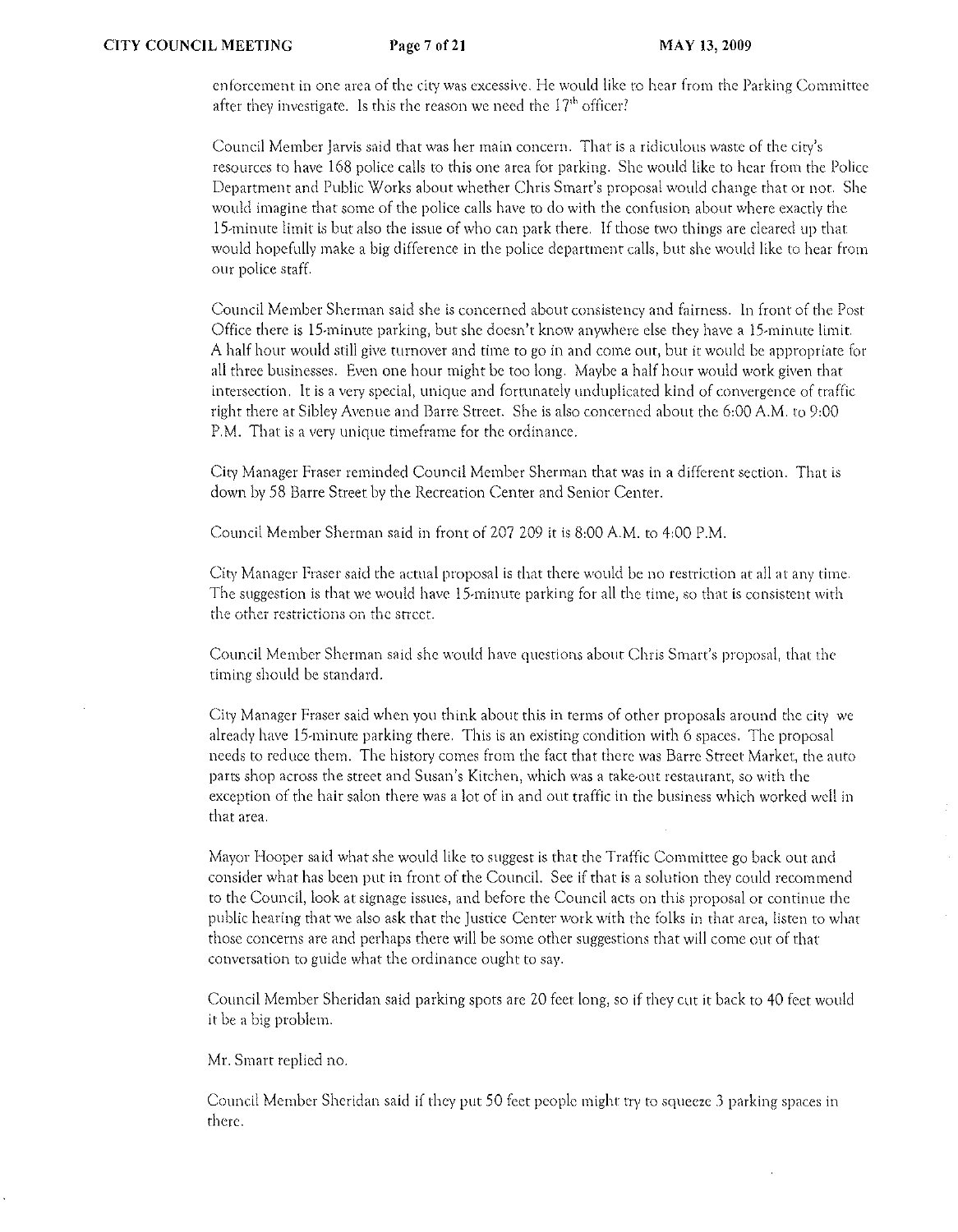Mayor Hooper closed d)e public hearing at 7 *A5* P.M.

Motion was made by Council Member Jarvis, seconded by Council Member Sheridan that the council direct staff to investigate Chris Smart's suggestion about parking limitations for the area around 207 Barre Street. This would apply only to Section 10·717(a). The motion included that the Council adopt Section 1O·717(z).

Council Member Weiss asked if there motion included the suggestion among other things.

Council Member Jarvis said that was included in the motion.

Mayor Hooper called for a vote on the motion. The vote was 6-0, motion carried unanimously.

Mayor Hooper said they have put off making a decision about the parking because the Council would like to gather some more information, She thinks the offer to work with the Comrnunity Justice Center is very good.

Council Member Jarvis said she wondered if they could give the Traffic Committee a little direction in terms of how quickly this needs to be done.

09·115. Second public hearing to consider an amendmenr to Chapter 10 of the City's Code of Ordinances, MOTOR VEHICLES AND TRAFFIC, ARTICLE V., ONE·WAY STREETS AND ALLEYS. VA

> In a memo from Public Works Director Todd Law to the City Manager, it reads that, "Following a year of review and observation of the traffic patterns and school-related traffic congestion with the modifications in place that were enacted last spring, the Traffic Committee has concluded that the desired improvements have been achieved and are substantially successful."

> It also mentions that while their (DPW) failure to remove the signs for the slimmer was entirely unintentional) it must be reported that no complaints 01' objections were received by any City staff members.

> As a result, the Traffic Committee is proposing the following amendment to Chapter 10, Article V, as follows:

> > Sec. 10-501. ONE-WAY STREETS.

(h) Park Avenue - southerly, between Loomis Street and Hubbard Street seasonally during the school-calendar year, as determined annually by the Montpelier School-Board.

Council conducted the first public hearing for this proposed amendment on April 29<sup>th</sup>; no further changes were made.

Recommendation: Conduct the second reading/public hearing; adopt with, or without, further changes.

Mayor Hooper opened the second public hearing at 7:48 P.M. This public hearing is to eliminate the seasonal restriction of the one·way street on Park Avenue between Loomis and Hubbard Streets.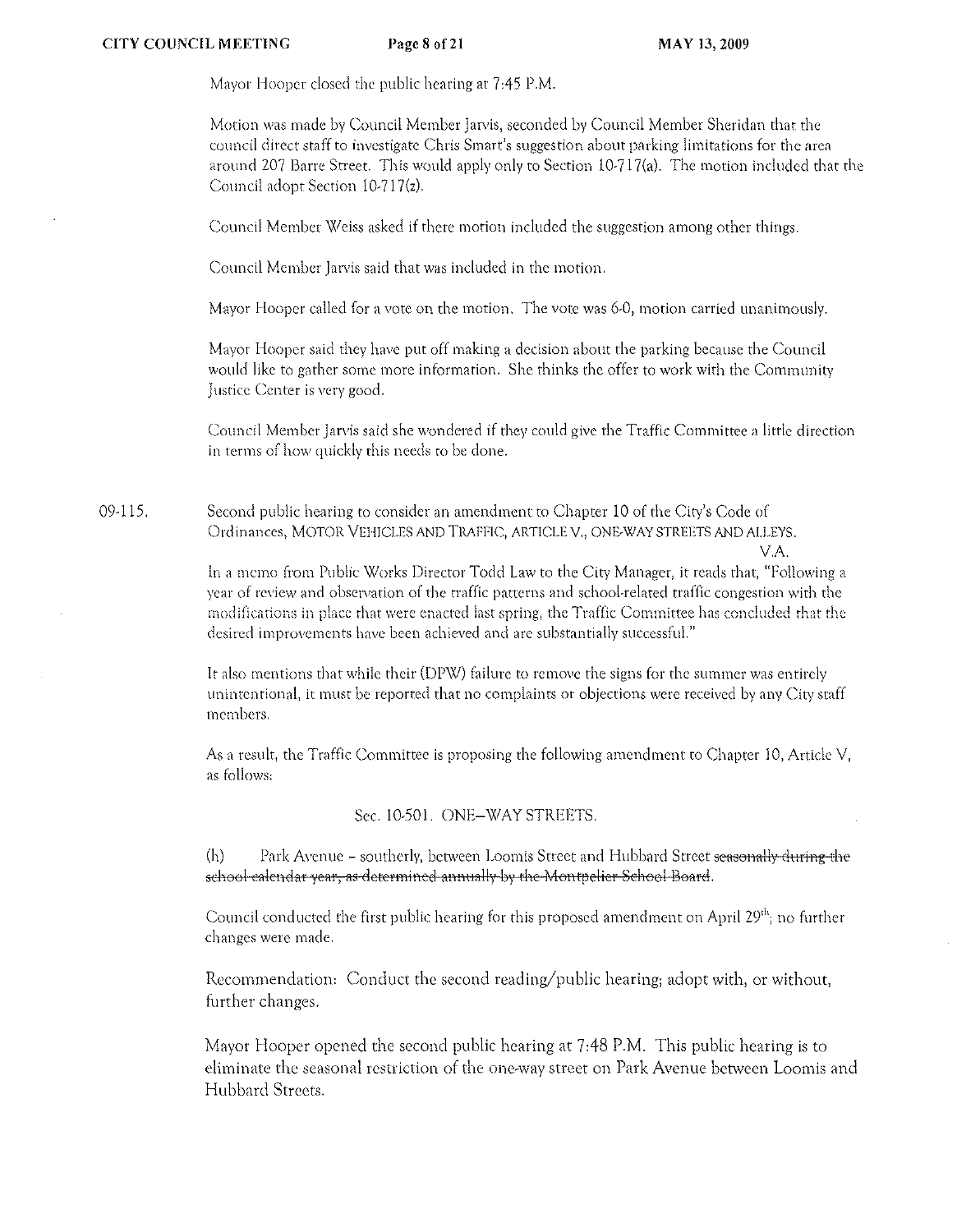Mayor Hooper opened the public hearing at 7:48 P.M. No one came forward to comment and the public hearing was closed.

Motion was made by Council Member Sheridan, seconded by Council Member Weiss to adopt the amendment to Chapter 10 of the City's Code of Ordinance relating to one-way streets, (h) Park Avenue at its second reading.

Council Member Golonka said his concern is why arc we inconveniencing the neighborhood if we don't have to? He would argue that people are smart enough to be able to understand that during school it could be one way. Are we going to enforce this) Is this going to be a law on the books)

Council Member Jarvis said her understanding about the reason we keep it one way year round is really a safety issue and people really get used to traffic flowing in certain directions and if it changes two or three times a year people will forget.

Council Member Golonka said he isn't of the mind that people can't read signs.

Council Member Sheridan asked if we wanted the Public Works staff doing this twice a year.

Council Member Golonka said he thinks they arc inconveniencing a portion of the community, particularly in the summer months when it shouldn't be necessary.

Council Member Sheridan said he would be willing to revisit this if they had enough people say this is a pain for them. He would be happy to say to bring it back and make it seasonal.

Mayor Hooper called for a vote on the motion. The vote was 5-1, with Council Member Golonka voting against the motion.

09-116. First public hearing to consider a proposed amendment to Chapter 10 of the City's Code of Ordinances, MOTOR VElilCLES AND TRAFFIC, ARTICLE VII, Sec. 10-717., LIMITED PARKINC, and Sec. 10-715D, TOW-AWAY ZONES. V.A.

> Based on a recommendation for full-time bus use restriction in the vicinity of M&M Beverage, staff is recommending the following proposed amendments:

## Sec. 10-717. LIMITED PARKING.

### *New Sub-section:*

(ii) Main Street. For the establishment of a bus stop zone for the loading and loading of passengers, parking is restricted daily to bus usc (public transportation **coaches) only within the parking space located on the westerly side of Main Street beginning at** a point located ninety-cighl feet (98') northerly of the centerline of rhc railroad crossing and **proceeding in a northerly direction for a distance of thirty seven feet (37').** 

Sec. IO-715D. TOW-AWAY ZONES.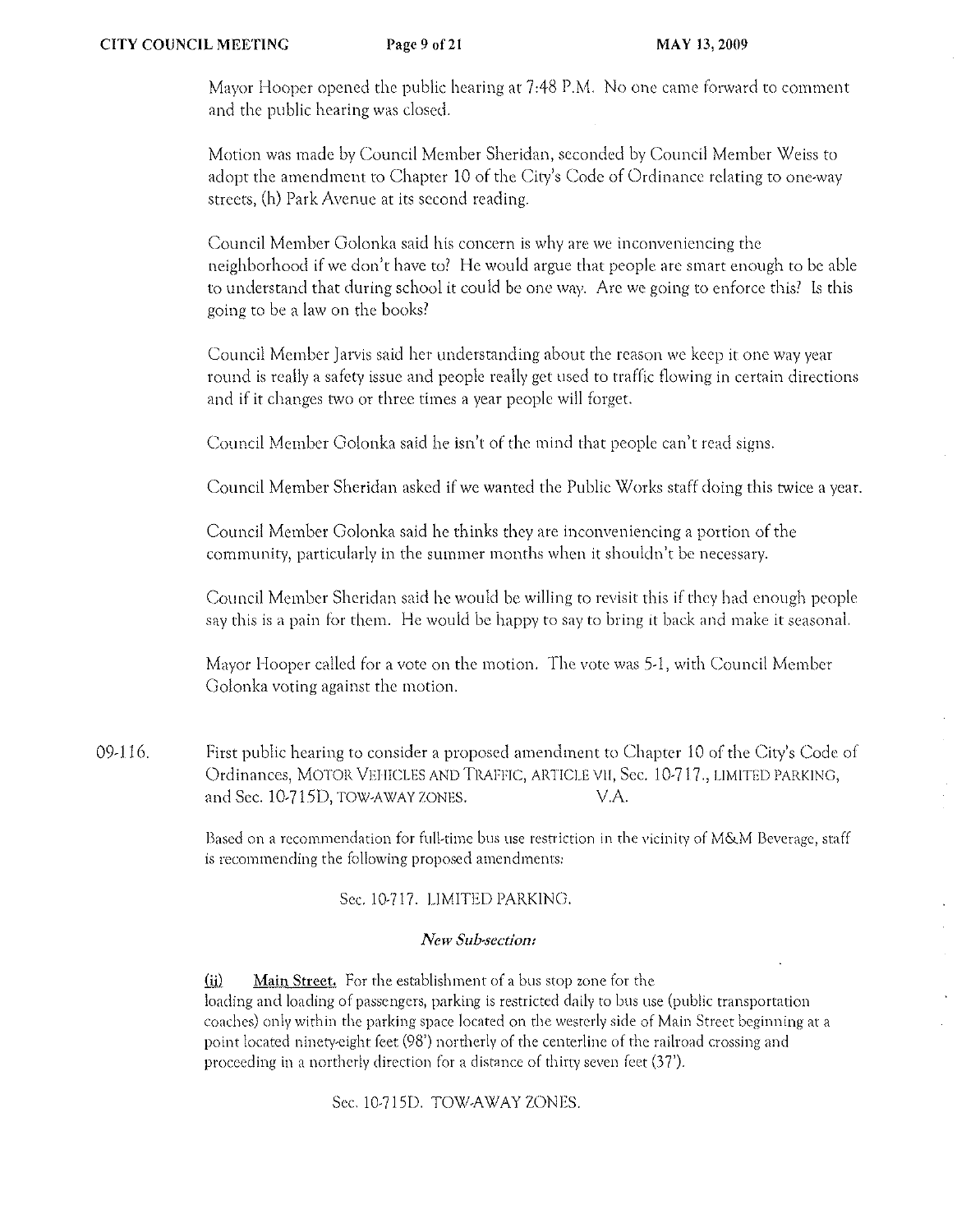$(i)$  Main Street. Within the bus stop zone located on the westerly side of Main Street as described in Sec. 10·717., sub·section (ii).

These proposed amendments are a result of numerous discussions to relocate the Greyhound Bus Service's pick up and drop off point in Montpelier.

Recommendation: Conduct the first public hearing; direction to staff if there's further changes; set the date for the second public hearing to be held on May 27"'.

Mayor Hooper said this relates to creating a full-time restriction for allowing an interstate bus to be able to stop in the vicinity of M&M Beverage. Mayor Hooper opened the public hearing at 7.58 P.M.

Tom McArdle, Assistant Director of Public Works, and Gwen Hallsmith, Director of Planning and Community Development were present for this agenda item.

Planning Director Hallsmith said she is the one who drew the short straw on the Traffic Committee for writing the memo in the first place, which is a memo recommending that the city discontinue use of one parking space that falls between M&M Beverage and the Drawing Board on Main Street so they can use it temporarily as a bus stop. The bus stop over on Taylor Street has been discontinued. It was closed dmvn several weeks ago when Mike decided not to do his business any longer. He had been suffering for quite awhile from changes in the Greyhound Bus program and just couldn't make ends meet and decided to move on to something else. That left Greyhound rather suddenly without a bus stop in town. They were committed to continuing bus service here so they came up and talked to businesses all over the downtown looking for a place to sell the tickets. They talked to a number of different businesses. Alicia and Shawn Welters at the Rhapsody Restaurant have agreed to sell the tickets and agreed to make the little front section of their restaurant a waiting area for bus passengers which made Tom Stone real happy because that solved the problem of where to sell the tickers. That presented the city with a problem of where the buses would stop because if they continue to stop over on Taylor Street the shortest way between Rhapsody and Taylor Street is across the railroad bridge and then across a contaminated *site.* It seerned like a better idea to have them stop here on Main Street. They explored the idea of having them pull around City Hall, but there were concerns from the Fire and Police Departments about possible interferences with the emergency vehicles coming in and out of this area. After much debate and consideration, and a lot of objections because this isn't ideal as a solution, the Traffic Committee pretty much settled on that one space across the street.

The problem with the existing bus stop that is right in front of Shaw's is that the site distance coming in and out of Shaw's is quite difficult now with the short buses. The Traffic Committee felt that longer buses there would really make that a blind spot and potentially endanger people in the pedestrian crossing and the cars coming in and out of Shaw's. That was considered as well as a couple of parking spaces that would be right in front of the businesses there, but they fclt that would interfere more with the businesses whereas the one they are talking about is a little beyond the businesses seemed to them the minimum impact. It doesn't mean that there isn't an irnpact, but weighing all of the different considerations it seemed the least of all of the evils eliminating parking in the downtown.

Assistant Public Works Director McArdle said the Manual of Uniform Traffic Control Devices and othcr texts recommend a bus zone that is about 50 feet in length for one bus of this naturc, and that it is in an offset barrier separated from the travel lanes. The bus area in front of Shaw's is an example of no design, or poor design. The buses are actually in the travel lane and that not only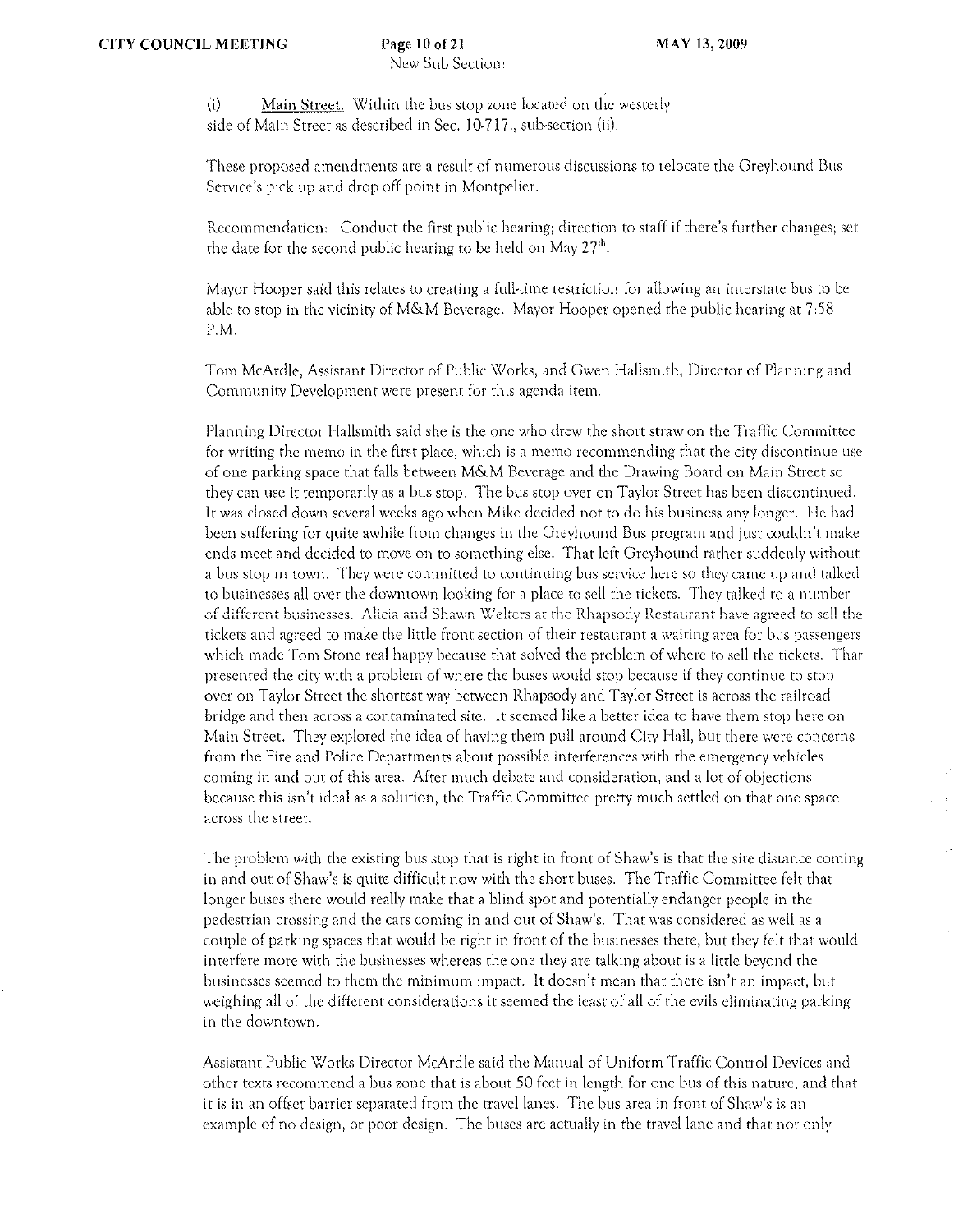presents some issues with the site distances at the driveways but it also interferes with through traffic in the turn lane. To put this bus inro that turn lane would be further exacerbating a poor situation, which is why Gwen has been working so hard and diligently on the Carr Lot as a permanent home for buses and mass transit. When they look at the guideline it makes sense to get the bus out of the bus zone and provide a level landing area. There would he a waiting area on the sidewalk and you should be able to open the bus luggage compartment. People should be able to enter the bus from a platform and not interfere with through traffic on the sidewalk as well. The sidewalk in this area has ample width; it's abour 12 to 14 feet in that area. The 50 feet is not accomplished in this location. It is 37 feet between the two driveways, so the back end of the bus will be encroaching in the adjacent driveway that serves the old Tomasi block's parking lot. That would be obstructed for a short period of time. There are Some details that will have to be worked out with that property owner. Some of that communication still needs to take place.

Council Member Golonka said he remembers when they were talking about locating a parking garage behind that block. That intersection was classified as a failing intersection. He thought there were issues there as a dangerous intersection already, so if they are putting a bus stop there it would make it more dangerous. He is concerned because of that. Turning on to Barre Street from Main Street is very dangerous during the day. He just sees this as a very dangerous intersection.

Assistant Public Works Director McArdle said that actually was considered in why the bus is being proposed where it is being proposed, out in the travel lane and proper site distances being allowed between the parked bus and the crosswalk. The bus is not in the travel lane but in the parking area and there are site distances maintained to that crosswalk. The bus is not actually in the intersection. The intersection is in failure during peak time periods) which means it still functions but the term failure refers to delay time. The delay exceeds acceptable norms for stop control type of intersections, so delays are excessive. Excessive delays lead very often to poor decision making and over abundance of information as you try to maneuver turns in pedestrian crossings. They did take that into account to keep the bus away from the intersection. It doesn't obstruct site distance at the crosswalk.

Council Member Sherman asked if there were any other options.

Planning Director Hallsmith said it would take away more parking spaces in front of City Hall, but that would be another possibility.

Council Member Sherman asked if City Hall would sell tickets.

Planning Director Hallsmith said they would sell the tickets across the street at Rhapsody.

Assistant Public Works Director McArdle went on to explain that one of the thoughts they had, which was the restrictions or signs they would place for the parking restriction in the bus zone. There is a towing zone accompanying this ordinance because of the hardship a parked car would have on the bus zone.

Mayor Hooper said it is always a struggle to find parking at M&M to bring bottles back.

Council Member \Xleiss said he has a question for the City Manager. if this goes through, will that mean the owners of Rhapsody will have to go through any of the government bureaus becausc they are changing the nature of their business.

Planning Director Hallsmith said it isn't a complete change of use which is what would trigger the zoning review. The people in the restaurant arc still buying rhings from the restaurant. They arc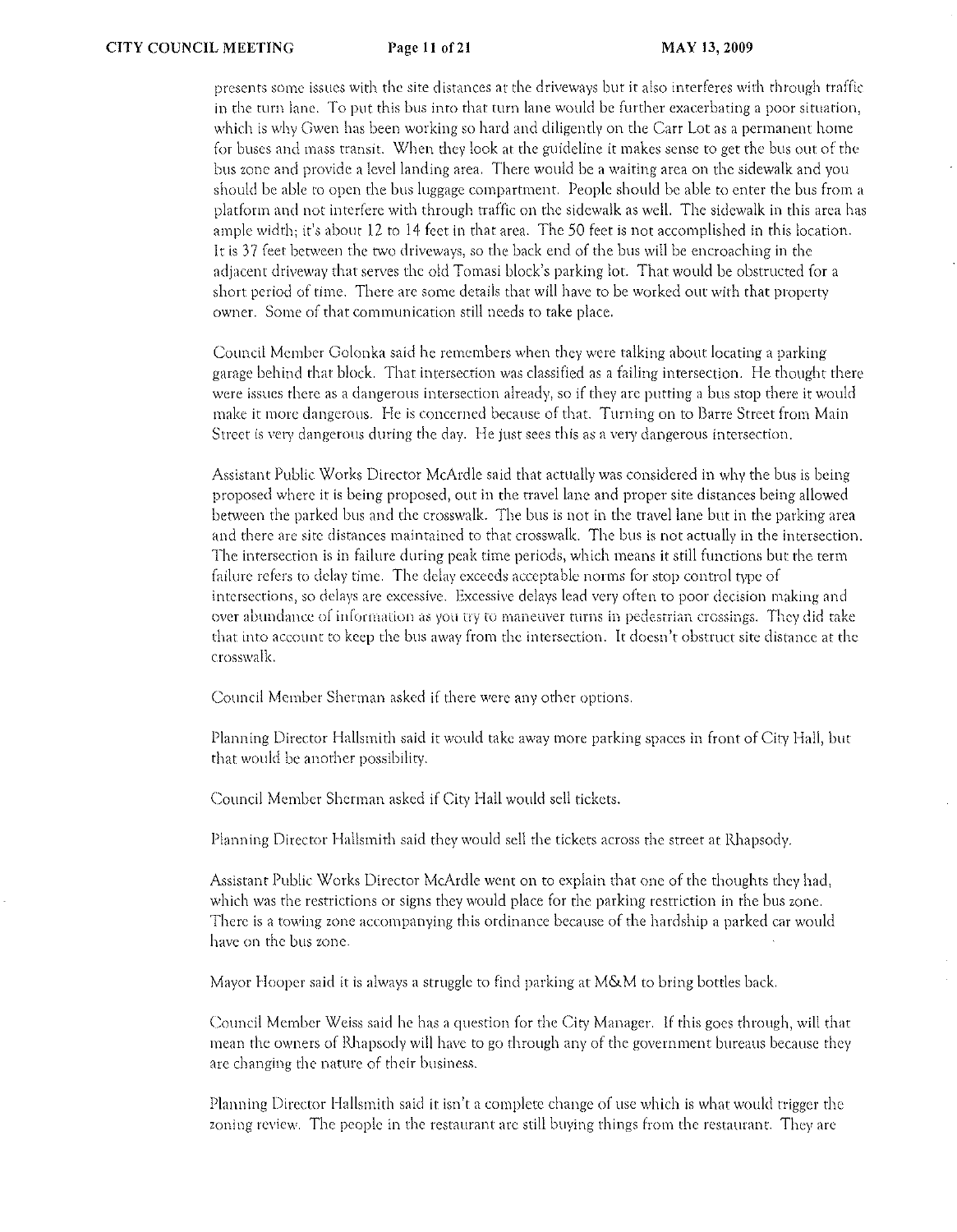potentially good customers of the restaurant as well. She doesn't think a restaurant adding tickets to their list of things they sell puts them over that threshold.

Council Member Sherman asked if they consider this as a short term solution.

Planning Director Hallsmith said that is the hope. The Carr Lot issue is on the next agenda for discussion, which would be the long term solution, to develop a multi-modal center. This is a temporary solution.

Tim Heney appeated befote the Council and said he manages the building at 24 Main Street whete the Drawing Board, Savoy Theatre and Vermont Violins and a few other businesses arc located. The reason he was talking to Tom about the right-of-way is because Shaw's has blocked it off for their construction project. If you take a quick look at this proposal, it looks as if it was "nuts" in terms of the way the dynamics of that whole area is struggling now. There are businesses like the Drawing Board that have people driving in to pick things up and drop them off. Vermont Violins is the same with violins and cellos. Of course, the Savoy has the theatre but it also has a video business with people who come and drop off for that, too. Taking away parking in that area could have an impact on all of them that wouldn't be good, and that's without even opening up the conversation about blocking the right-of-way with buses or adding a big bus to that whole intersection. Just look at the impact that the GMTA buses have when they patk two in a row in front of Shaw's with the 5 o'clock traffic ttying to roll through. Bring in a Vermont Ttansit bus and the 6 to 10 cars that show up with people to drop them off or pick them up for the bus, it just doesn't seem like it's a well thoughr out solution. He knows they need a fast solution, and he appreciates that, but this can't be the best solution to this problem. It seems like they are tied with Rhapsody because they have agreed to sell the tickets, so there is some proximity issue with them, but there have got to be other places they can pull a bus through. In other places they sell tickets on the bus as people get on. There has got to be some place they can wheel a bus through and get it back out easily.

Mayor Hooper said they went through quite a long list. It is a dilemma because the bus is an important service to the community.

Jody Brown from the Drawing Board said she is very much in favor of keeping the bus service. She definitely thinks it is important to keep public transportation. She knew the ticket sales were moving to Rhapsody but she did not know the bus might be stopping there. Living on that corner she believes it is a very unsafe intersection and she crosses it very frequently to walk to the Coop. She doesn't bclieve there is visibility now without a bus there. There is a lot of confusion wirh cars turning and people walking with just parked cars. There arc a lot of close calls in that area. She is very scared about a bus stop there six times a day with cars dropping off and picking up. The other thing that makes her very nervous is she shovels her business and the Savoy and the parking lot is not maintained. It gets plowed around what is there, but the sidewalk and the snowbanks she doesn't know who is going to take carc of them. She was concerned about the people standing there trying to load on and off a bus in the winter and who was going to keep that shoveled. She went on to say that they had lost all of the parking behind their business to permit patking excepr for two spaces. They also lost their right-of-way for drop off and pickup for their paying customers. She didn't say much about that as long as they could pull into the lot, but now they have roped off the lot she is going to start working hard to open it back up. If a bus is going to be blocking that most of the day, then there is a real issue because even if they can't park their customers have to be able to pick up and drop off their work.

Mayor Hooper asked if most of the Drawing Board's customers go through that lot rather than down by the railroad tracks.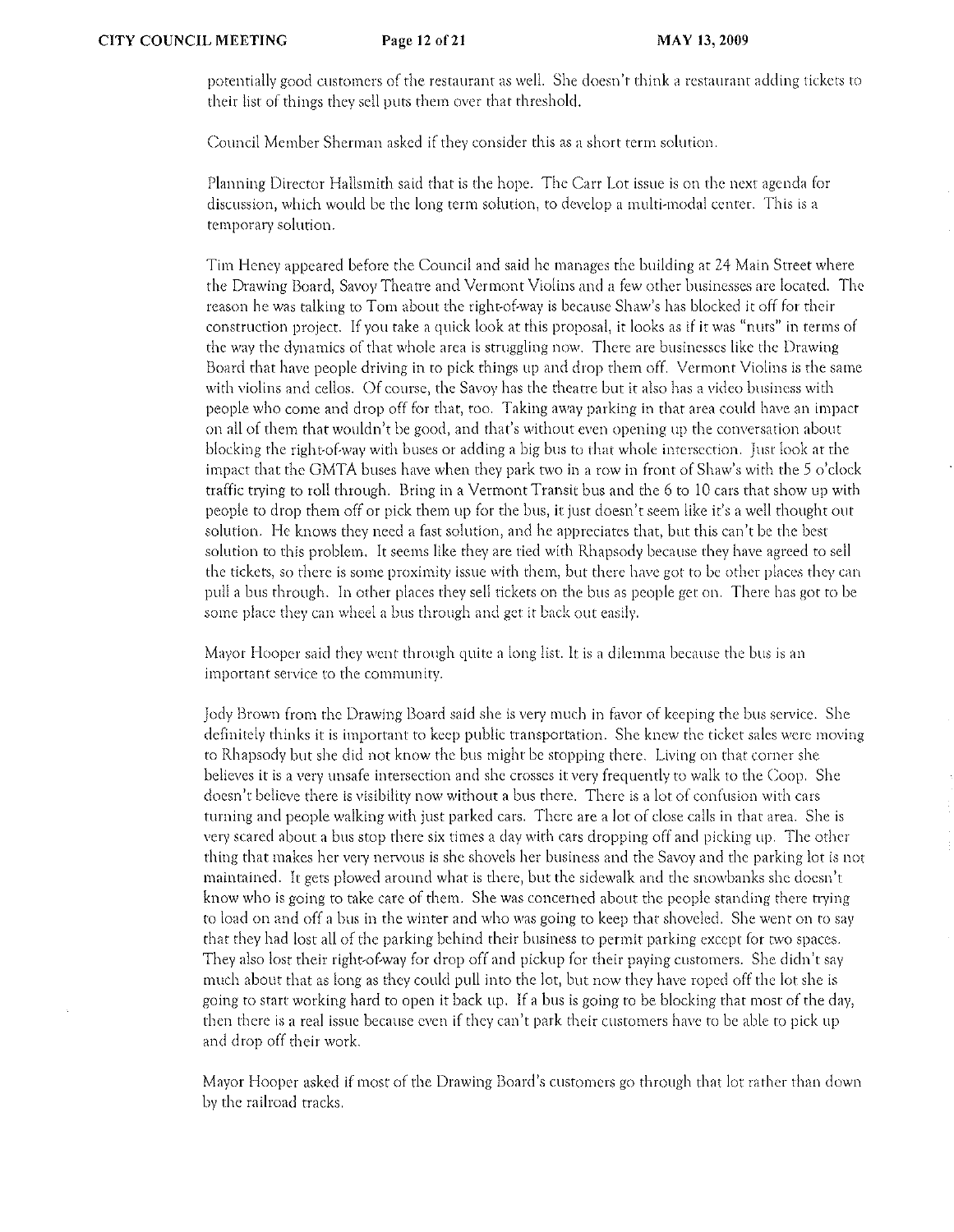Ms. Brown said most of their customers who pull into the lot think they will find parking.

Elisha from Rhapsody appeared before the Council said she is very excited. We need more people in town, and the bus brings more people into town. She would like to have the city put a few restrictions on the bus. They shouldn't be able to idle in front of the businesses and they have to take care of the snow. The bus comes and goes; they are not sitting OUt there all night. She suggested to lady Brown to ask for a sign for pick up and drop off for the Drawing Board only.

Police Chief Facos said on behalf of the Traffic Committee they want to make a slight distinction that they simply did not look at business models but traffic safety with other options, such as Taylor Street where the city has a right-of-way.

Mayor Hooper said it is important that they get in touch with the owner of M&M.

City Manager Fraser said Police Chief Facos talked about the safety issues. The only other potential place is in front of City Hall and it would cost three parking spaces, but he doesn't recall there were significant safety issues.

Police Chief Facos said at least there wouldn't be an intersection. Again, the other spot where they are currently located on Taylor Street the city has the space, but they just don't have the business available for ticket sales.

City Manager Fraser said if they wanted to have the bus stop in front of City Hall it would cost three parking spaces. It might also be a place where tour buses could drop people off. The Traffic Committee was trying to minimize the loss of downtown parking.

Council Member Sheridan said he doesn't see that being any safer. He uses this crosswalk a lot and that means the buses arc going to be right there as you arc trying to step out into the traffic going across the street.

Assistant Public Works Director McArdle said the issues around City Hall include Rite Aid trucks that deliver and multiple deliveries to that store, some deliveries along City Hall, a lot of funky parking out behind City Hall across the crosswalk so it is not always open for travel) particularly during the times of day they have on their schedule which also seemed to be the busiest times around City Hall. As Tim pointed out correctly) the location was ticd to the business and the site where the tickets were being sold and how could a bus be sited as ncar to that as possible. The fact still remains that Taylor Street is the ideal location. In fact, the city has a deeded bus zone on that property from the railroad. On street parking could be provided and not be on the Carr Lot property. That is the ideal setup for the bus stop. That is really the only place where it could actually fit and not interfere with traffic and be convenient for customers. There are a lot of issues with that location.

Mayor Hooper asked if they knew the timeframe about when we need a solution.

Planning Director Hallsmith said the bus doesn't have a location now.

Council Member Jarvis said she thinks it is fabulous that the owners of Rhapsody have come forward and arc willing to host ticket sales. However, she thinks they should think abour a safe and convenient location and then make some overtures to businesses that are close to that location. The Taylor Street location seems to make the most sense for a lot of reasons. She would like to see city staff reach OUt to the owners of that convenient store on the corner. That might make a lot of sense. There is also a gas station across the street.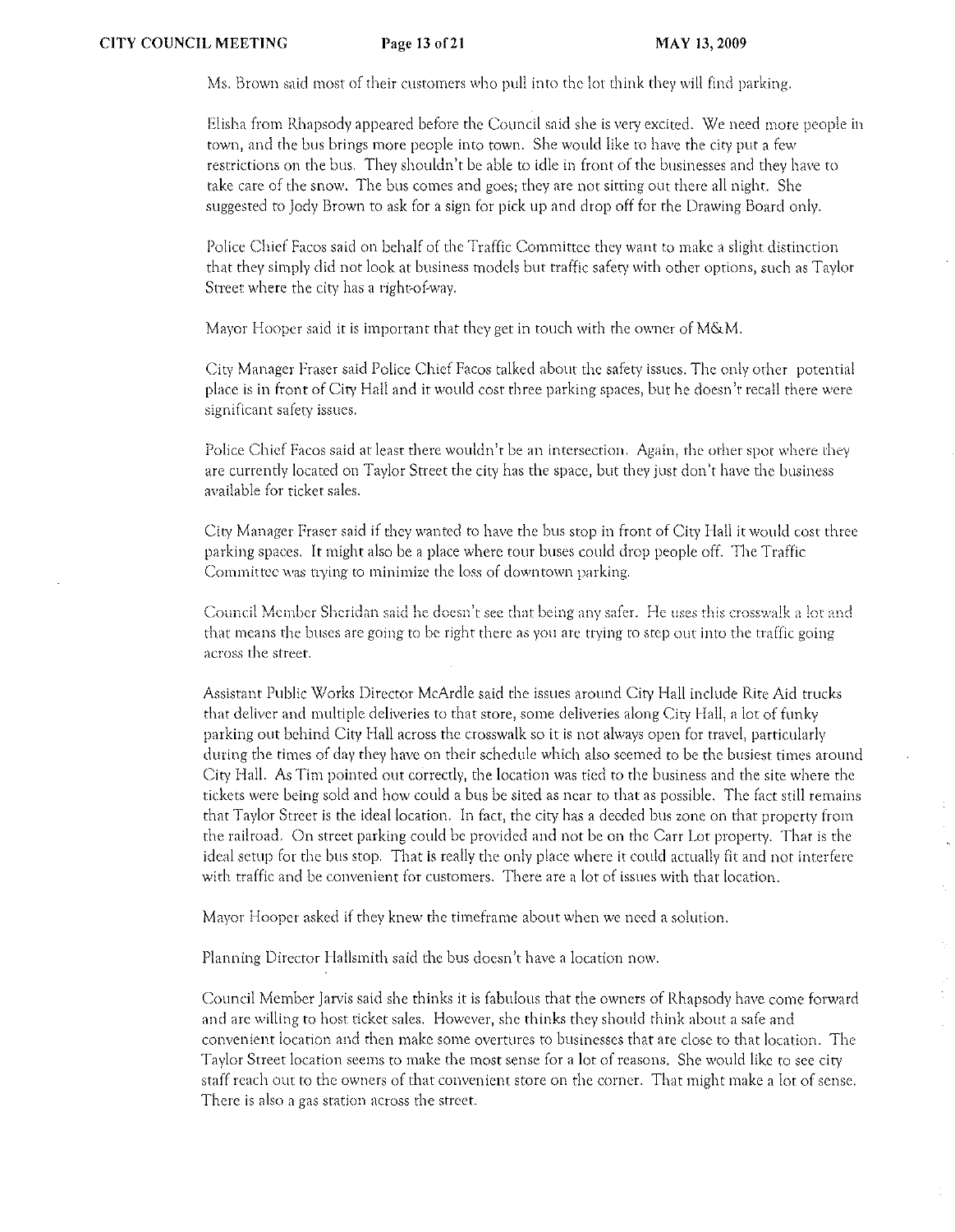Planning Director Hallsmith said the bus company came up and explored all of those options before. \X/hen the issues came up with the bus stop she also called him back and asked about Capital Deli, the Oulf Station or the hotel. The hotel might be a nicer place for the bus tickets because there is the waiting area. You don't have it with Capital Deli or with the gas station. There isn't any place for people to wait inside. It's not up to the staff. She did raise it with the Greyhound Bus folks and they weren't terribly enthusiastic about that idea. He was happy with the solution he came up with. The hotel would be even another option, or even City Hall. If we are trying to keep the bus away from Main Street, then City Hall is a problem, too. He did talk to a lot of businesses in town and considered a lot of options.

Council Member Hooper asked Gwen what were the hours of operation for the bus, the earliest and latest times.

Planning Director Hallsmith said it was around the clock. There is one that leaves at 7,00 A.M. and another one that comes through at 2,00 A.M.

Council Member Golonka asked if they could sell tickets on the bus.

Planning Director Hallsmith replied that is what they are doing now. Mayor Hooper inquired if Gwen had talked with the tourist information people.

Planning Director Hallsmith said the man from the Greyhound Bus did. He talked to First In Fitness) Minuteman and anybody who would listen.

Council Member Weiss asked Elisha from Rhapsody if anybody had discussed with her that in addition to tickets and passengers that there would also be a requirement that they have to have packages.

Elisha from Rhapsody said they are not starting that yet. They will first see how just passengers works.

Mayor Hooper reminded people the Council is conducting a pubic hearing on this proposal.

Council Member Sheridan said he doesn't think it is a good spot.

Council Member Golonka said he didn't anticipate he could support that spot.

Council Member Sherman said there must be a better place. The information center sounds like a great idea) although it is not very close to the downtown. There arc peoplc who walk to the bus stop to catch a bus in or out of town and the tickets need to be near where you get on the bus. We definitely need a transit center. Is there a possibility of hiring someone else to man the torally insufficient bus station and keep it where it is?

Mayor Hooper said this is a tough thing because what is in front of the Council right now is the parking restriction and it is all related to the problem. She is concerned that if they say no to this option they will lose the bus and that will be a real problem.

Council Member Shennan asked if they could table it until they have a discussion about the Carr Lot.

Mayor Hooper said they obviously need to come up with a solution pretty quickly.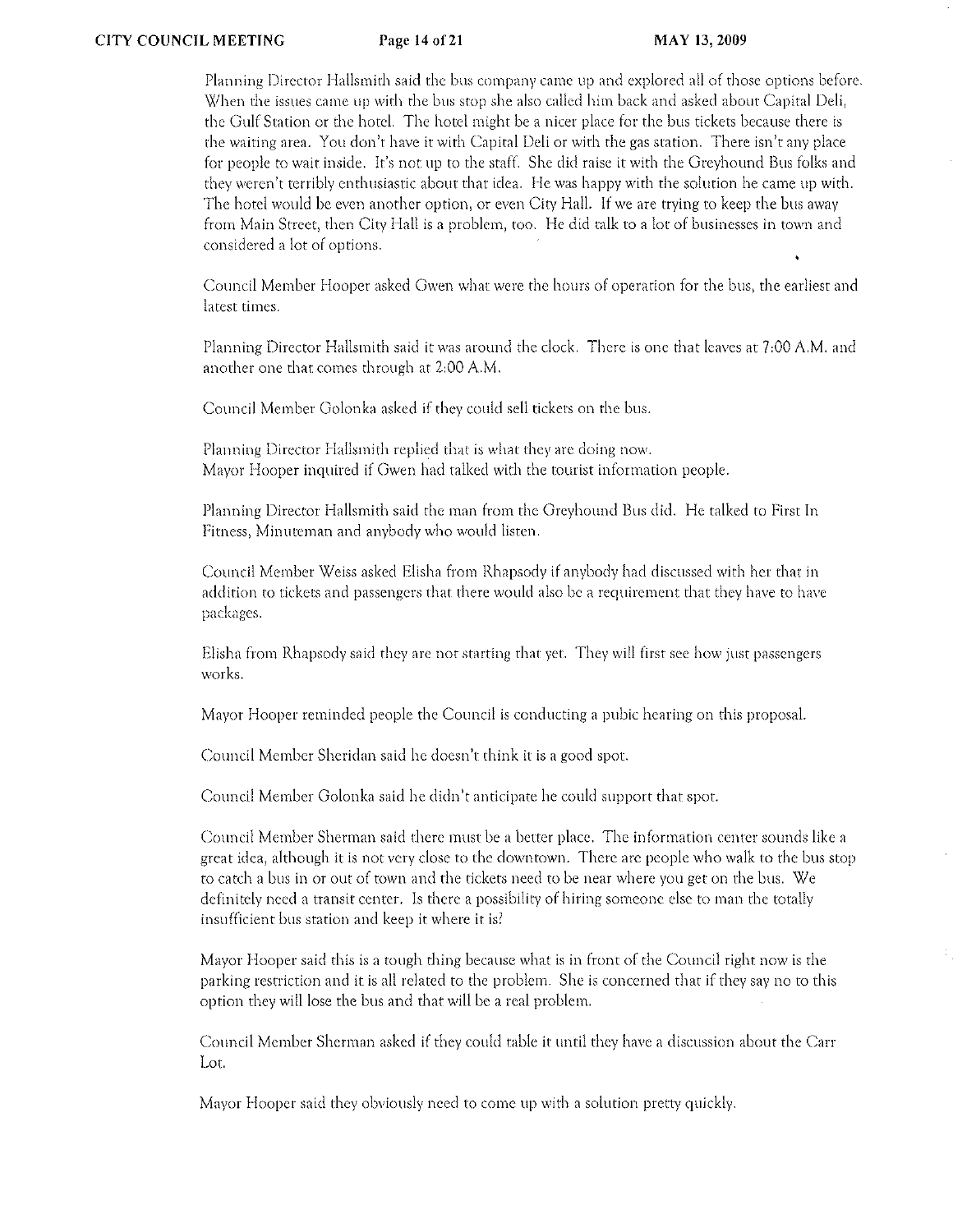Council Member Weiss asked if there was anything that prevents the Council from approving the ordinance with a sunset date.

City Manager Fraser said there are seasonal ordinances) etc.

Council Member Weiss moved that in the matter of Section 10·717 that the Council approve the proposal as submitted with a sunset date of June 1, 2010. Council Member Hooper seconded the motion.

Mayor Hooper said this is a proposal to amend what is in front of the Council for the first public hearing and we'll conduct a second hearing. She suspects a good deal of work would be done in the interim.

Council Member Golonka said they should secure a different site. He isn't happy with the site.

Council Member Jarvis said the Traffic Committee was working on this one spot.

City Manager Fraser said the Traffic Committee assessed a number of spots, and this is the one they settled on.

The vote on the motion was 2 -3 with Council Members Jarvis, Golonka, and Sheridan voting against the motion. Council Member Hooper abstained from voting.

Motion was made by Council Member Jarvis, seconded by Council Member Sherman to direct staff to make an effort to find a different a location for the bus stop.

Mayor Hooper said the Council is not accepting this proposal and are looking for an alternative place.

Assistant Public Works Director McArdle said for clarification the Traffic Comminee's recommendation was Taylor Street, but that doesn't work for a lot of reasons as Gwen pointed out. What is the site that works on Main Street' The Council has understood quite well and hit on all of the points. It is clear that the charge to have the Traffic Cornmittee consider other sites they have exhausted that for this area in trying to site a bus near that particular business. It is a built up downtown area. There arcn)t any places without this having a significant effect. What is going to be lost? Parking spaces. To create the bus zone he mentioned you need a 50 foot corridor that is off the travcllane. The next thing over is a sidewalk and buildings. Other locations arc limited to on street and parking spaces. Taylor Street doesn't have any of those issues.

Council Member Sheridan suggested in back of Christ Church.

Mayor Hooper inquired if a bus could pull through at Perry's Gas Station on Lower State Street.

Mayor Hooper said the Council needs to decide what it is doing with this ordinance. She appreciates it that it is not the Traffic Committee's job to site businesses, but she thinks they have a deep interest in trying to make through bus service work.

The motion was to direct staff to investigate and find a suitable location for a bus stop. The vote was 6-0, motion carried unanimously.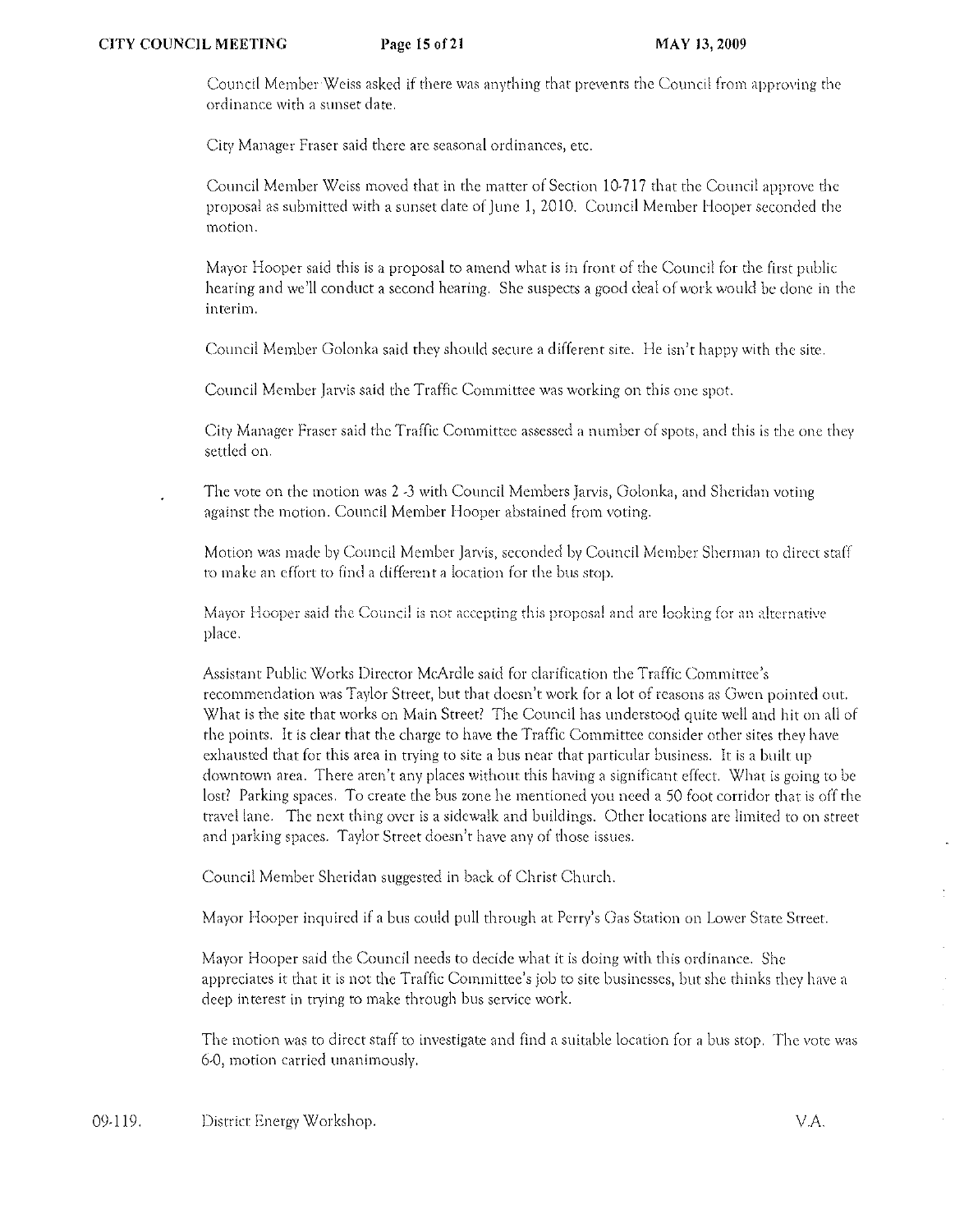As a result of the Council's Goal-setting Session in April, it was decided that ample time would be set aside at each upcoming Council meeting to receive an update from one of the various committees or groups working on City~relatcd projects.

Councilors feel that more time has been needed not only to receive the update, but to allow for a longer discussion as well.

Recommendation: Receive update; discussion; possible direction to the District Energy group and/or staff.

Barry McPhee, the Team Leader of the Montpelier Energy Team and Gwen Hallsmith, Director of Planning and Community Development were present for this agenda item.

Mayor Hooper said the purpose of this workshop is to discuss issues regarding energy. The goal is to figure out what the issues are and provide direction to staff so they are thinking this through at the beginning. It is important for the Council to be informed so they will be able to make the decisions they will need to make later.

Gwen Hallsmith, Director of Planning and Community Development, said the District Energy Plant began years before she was here. It has been a process that has been underway for about ten years and has been through numerous studies and as of late it has changed direction. The initial effort that- the city was making was hooking up to the state facility as that expanded. She reviewed the recent changes in the wording on the bond vote where the original bond vote was basically to run a pipe from here over to Taylor Street. At this Town Meeting we changed the wording of the bond to enable the city to do permitting, siting and feasibility of the District Energy Plant that the city would build independent of the state. That is the change in direction that has occurred in the process in the last couple of years.

This change in direction really began at the Energy Town Meeting that was held in March 2007. At that meeting a new committee was convened around district energy and she has been active on that cornmittee ro coordinate efforts. That conunittee has gone through a number of different exercises, They applied for a preliminary grant from the Clean Energy Development Fund, received it and completed the feasibility study. They did a solicitation of interest last summer and recently issued an RFP for a private partner. Right now they are in the selection process for that partner. The committee that was reviewing the applications met and has decided to interview four companies and those interviews are happening next week. The four companies are NRG Thermal, Concord Steam, Violia and Woodfuels.

There is some thinking about what partner to choose because each of the partners has proposed a different approach. Concord Steam would like to be the city)s engineering firm or designer. They are not proposing to make a lot of investment in the facility. NRG Thermal is in the middle. They arc interested in owning and operating the generation facility. They are not interested in the distribution lines and they arc not interested in taking the fuel risk. Between the distribution and the (uel risk that really docs put a lot of the risk on the city's shoulders. Fuel risk means basically betting on what oil does because the economics of biomass plants do shift in terms of what oil is, or other potential replacement fuels. Woodfuels has a different model. They are actually a wood pellet manufacturer that is looking for customers. They have a different business model where they would actually come in and build the plant providing the city would agree to buy their pellets for the next 20 years indexed to the price of oil which could be or not be a really good deal depending upon what happens with oil. Pellet production is energy so right now the cost of pellets is not outrageous. The preferred {uel source right now is wood chips, although they are not closed to the idea of wood pellets.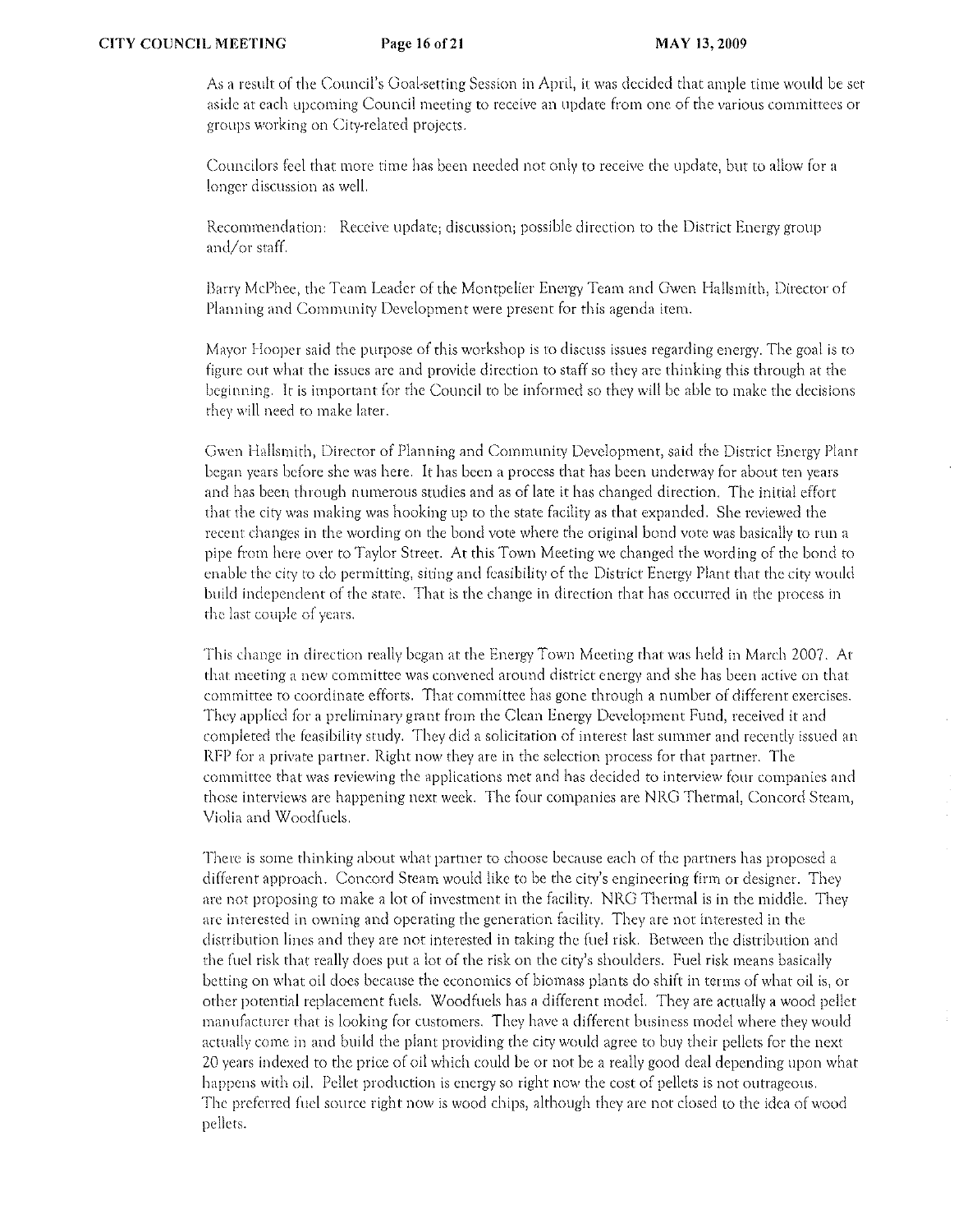$\cdot$ 

Council Member Jarvis asked if it made sense for the city to make its own pellets.

Planning and Development Director Hallsmith said the Violia Company is a big company. They are based in France and she toured one of their plants in Paris when she was there last falL

Council Member Hooper asked Planning & Development Director Hallsmith to explain what the Clean Energy Development Fund and if the city expected to receive a lot of money OUt of that fund.

Planning & Development Hallsmith said it was a state fund and they have received \$25,000 and just recently received another grant for \$75,000. They spent the \$25,000 on the feasibility study. The \$75,000 will help supplement the money that we have in the bond for siting and permitting for the project. That is the phase they are moving into now and the partner they select will help us to do that phase of looking at sites, acquiring the sites and getting it through the pennit process.

Her idea about a public/private partnership and why that might work was that if the city had a permitted site and the design that would actually ameliorate a lot of the risks associated with developing the facility. Essentiallv, the city could rent or lease the site to them indexed to the cost of the energy and produce a revenue stream for the city while at the same time we attract a good partner.

Planning & Development Director Hallsmith said she is really excited about the project and is interested to meet these people next week. NRG Thermal already does some work for the state. They have insisted on making it a joint meeting with the state. She will be meeting with them and Buildings and General Services on Wednesday, and they are interviewing with the Energy Team on Thursday. She has had a long meeting with Buildings and General Services because it is in our interest for the state to be the city's client. They already-have a large district energy system and for them to be on our system would be beneficial for everybody. The state has not managed to get their capital bill for their upgrade of their plant. By the end of the meeting they really did seem to think if the city came up with a viable plan they would sign on to it.

She went on to explain that one of the strategies she has been using to try to attract stimulus money for the district energy project is to work through Burke to help organize the folks from around the state that are also working on similar projects, such as Burlington, Brattleboro, Montpelier and Randolph. If we could receivc a Vermont allocation under the stimulus plan for district energy) it could pick up the state's needs as well. We're talking about the layout of a hot water plant, which is different than a steam plant. While it is possible for steam to supplement hot water, it is a lot harder for hot water to manage steam. The way the systems work when they go into peoples' buildings is you don't actually run the hot water that comes through the plant through the peoples) buildings, There is a heat exchanger at the building entrance, and that is what this \$100,000 will pay for.

Council Member Sherman asked if the hot water systern was not as hot as steam,

Planning & Development Director Hallsrnith said that was conect. It is also not as pressurized and not as dangerous, It llsed to be when these plants were built they needed steam because they needed to be hot enough to get through alJ of the non-insulated areas, but now they are building these pipes with insulation systems. Funding is going to be the next question. They are working at putting the pieces in place to enable a large scale capital project, but another critical decision that the Council is going to have to make at some point within the next year is how much of this plant do they want to own,

Mayor Hooper inquired what the footprints of the plant.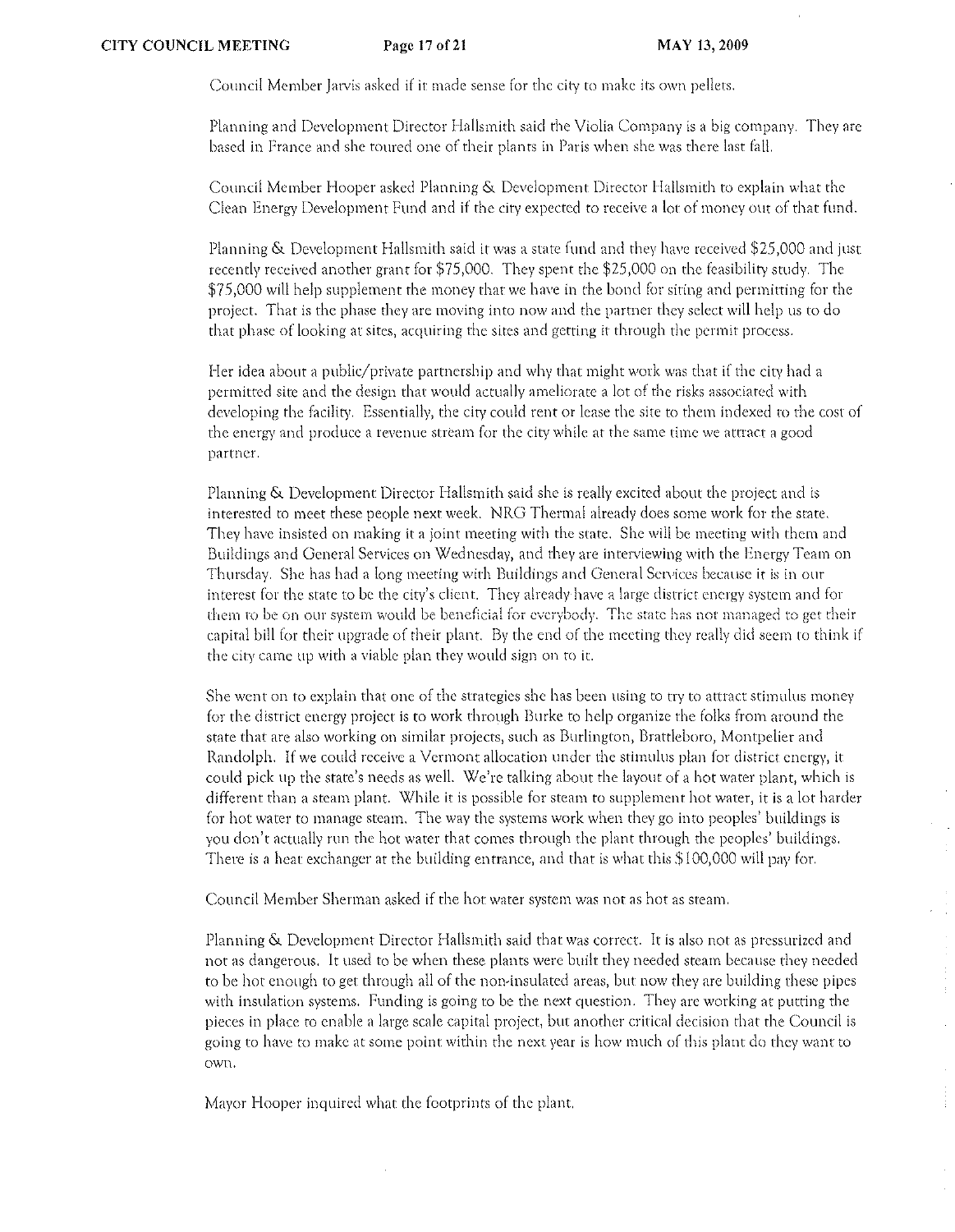Planning & Development Director Hallsmith replied it is very small. It depends upon what the city decides to build. She has the data for what they would look at for particular parts of the city. A footprint (or a facility that would serve thermal needs of a majority of the downtown might need a couple of acres, but if you build a facility that produces more electricity, such as 25 megawatts, that is going to take more.

Council Member Hooper asked if there is a cooling need if they produce electrical generation.

Planning & Development Director Hallsmith said it depends on how much electricity is produced. The way they have been moving forward with this proposal is that we are optimizing for heat. That is why locating some type of co-generation that can use that surplus power is important. The biomass needs to be sustainable and the plant needs to be efficient.

Mayor Hooper said it is going to need Act 250 permitting. Does it also have to go to the Public Service Board because it is a utility? There was a real concern with the District Energy Group early on about not having unsustainable wood harvesting practices, but the other problem is what the other demands are. Another item on the list is to create a city forest.

Council Mernber Hooper said the city has a lot of wood and not a lot of people harvesting if at this point.

Planning & Development Director Hallsmith said one of the things about biomass facilities is they support Vermont's forestry industry because they use low grade wood and it gives the existing wood harvesters the market for a product that they wouldn't necessarily have otherwise. There is a nice synergy to the group between these plants and the wood industry supporting them.

Mayor Hooper said one of the sites is on the edge of Sabin's Pasture, which is a really great site because rhere is land mass, a railroad and the srack works there.

Planning & Development Director Hallsmith said the other place she discovered recently that would work well as a site is the little industrial area across the river from Sabin's Pasture where the Lamb Abbey is. There is big old granite shed down there that is about to come up for sale and it might actually make a nice site and the railroad crosses there. A nice thing about that area is you don't see it from anywhere. You wouldn't see the stack.

Mayor Hooper said any of the potential locations are relatively close to residential areas and that will be one of the issues out there.

Council Member Weiss said this is the tip of the iceberg. The difficulty is going to be how we can prevent the Council and the work that Gwen is doing from being separated, We need to have Gwen at every meeting with a brief update. Somehow we arc going to get to a point where one of the most irnportant decisions will be made during this decade, As a Council Mernber he can)t be caught in a position of rrying to catch up. What process can we develop that will enable the Council to keep abreast of what is happening during this critical time?

Planning & Development Director Hallsmith said Alan has been part of the selection committee, but the interviews with the partners are going to be open interviews and members could attend as one way of keeping up with the issue.

Mayor Hooper said one of the important decision points is who the contractor is but also the content of the conrract. There arc siting concerns, revenue issues and who plays what role in the process. She mentioned the city playing the role as the developer, and she is sure there are 50 other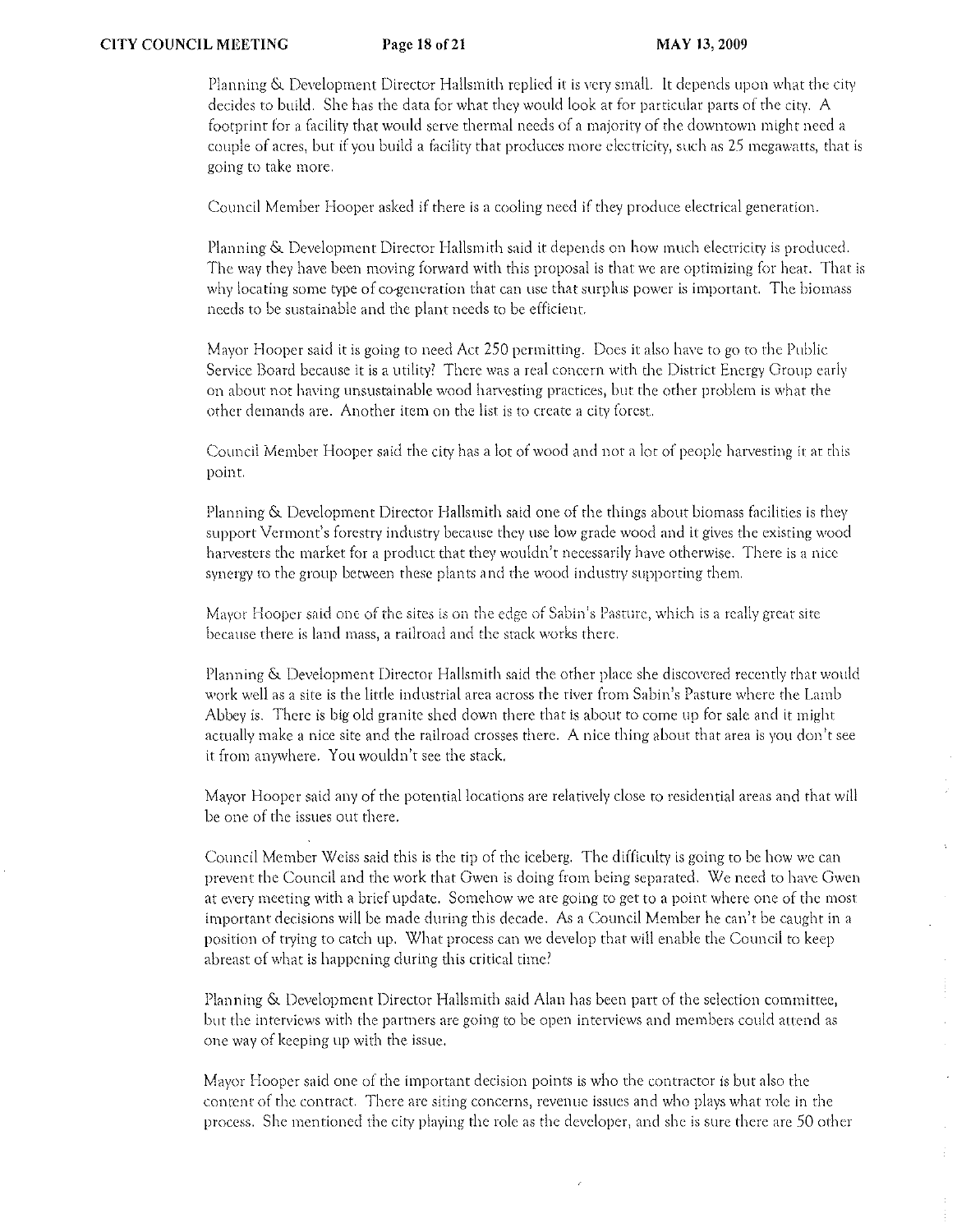more important decision points that it would be helpful for the Council to know so they can weigh in before voting on them. The purpose this is evening is to find out what else the Council Members want to know about this project. Do you know enough to even ask questions?

Mayor Hooper said she is thinking about funding and a revenue package. She guesses everyone would like to see some revenue from this which would means the city would be participants in it.

Planning & Development Director Hallsmith said the risks the city would be taking on are a good question, along with the potential revenues. Where do we want to site it? How much opposition are they v'lilling to walk through to site a plant? The rnain thing is the money they have added into the economic development bill helps get over a huge obstacle and will help people pay to hook up.

Council Member Hooper asked if there were ballpark total cost figures for this money.

Planning & Development Director Hallsmith said \$20 million.

Mayor Hooper said if we own the land then there wouldn't be much cost at all. She is thinking about the city's bonding capacity.

City Manager Fraser said the issue with bonding capacity is that we are nowhere ncar our lim.it. The question we need to answer would be arc we just taking on more than we feel we can afford?

Planning & Development Director Hallsmith said that this project would certainly be eligible for a TIF. That's the other advantage of keeping it private. She tends to favor the end of Barre Street potential site because there you have all of the potential new housing units going on. This could be their primary heating source. There is also Barre Street coming into town. Even though the big anchor clients are the ones they would go for first, that doesn't mean as you go by the residences that they wouldn't have the option of purchasing this. To build it on a basis of residential hookups isn't in the works. All of this relates to the right size of the faCility. The way they have been thinking about it so far is they would try to build a facility that is expandable.

Council Member Weiss asked if Gwen could give the Council a timeline. Secondly, if this project comes to light, do we have to make any changes to the city charter?

Planning & Development Director Hallsmith said it depends on what they decide to do. If they wanted to go into operating a thermal utility that also opens state level issues because the utility legislation at the state covers power, water and sewer. Right now the utility regulatory legislation does not cover solely thermal utilities. It has been flagged as an issue and they have been working on it at the state.

Mayor Hooper asked the Council what other issues are Ollt there for us in order to make a decision. Also what does Gwen need to know from the Council for the Council to proceed with this.

Council Member Sheridan said he is concerned with the whole big picture. There arc a lot of big projects we are talking about. What is our capability of managing them? We have only got so many people and next week we're looking at Sabin's Pasture, the Carr Lot, the Senior Center and other buildings around town. There is a lot of big stuff on our plates. He would rather they do two or three things really well than five or six things not so well just because we arc spread too thin.

Planning & Development Director Hallsmith said it might be a good idea to take a look at all of them and figure out priorities based on criteria. From her point of view district energy would be at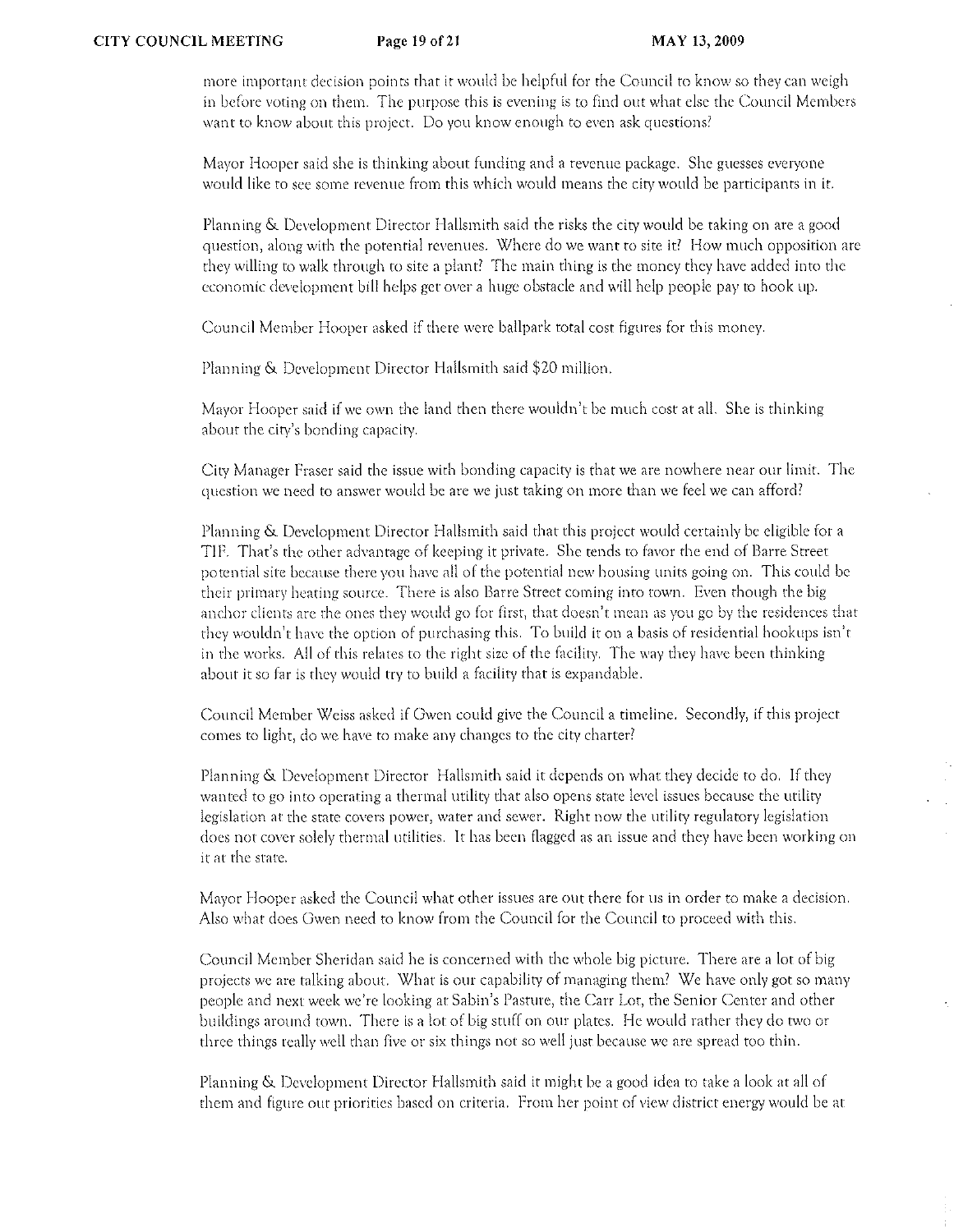the top of her list no matter what all of the other issues were because it is really a critical issue, and an issue we need to get on top of as soon as we possibly can.

Council Member Sheridan said if we arc sidetracked with a lot of other things, burning out, and people are breaking down it is not going to help us

Mayor Hooper said the next point to consider, which may help us choose whether to go the district encrgy path at all, we may choose a different option because somebody else can do it for us.

Council Member Weiss asked Planning & Development Director Hallsmith if the first couple of tilnes this was on the Council's agenda would it be acceptable if it was listed *as* information only and not as an action itern.

Planning & Development Director Hallsmith said that is what they are doing tonight. If the Council's inclination in general is to go with somebody who is going to make an investment, then there are three of the four they are interviewing that would meet those criteria. One is not. Concord Steam is not going to make an investment, bur they have been running the Concord, New Hampshire District Energy Plant for many years now, which is parallel to what we are talking about doing.

Council Member Weiss said the Energy Committee meets May 21<sup>st</sup> and May 22<sup>nd</sup> and someone is selected, there will be almost a month of negotiations to finalize an agreement. He doesn't see anything coming to the floor for action until at least July.

Mayor Hooper said unrelated to the District Energy Plant but in a broader category rhe Vermont Legislature did pass an energy bill, which hasn't been signed yet and may not be signed, but one provision in it is the ability for municipalities to create special districts in which property owners could choose to participate. The municipalities would enable property owners to get loans based on future property taxes.

09-120. Adoption of the City Council Goals for 2009. V.A.

> (City Council held its Goal-Setting Workshop on Wednesday, April I"; the City Manager will has compiled a draft list for Council review prior to Wednesday Evening.)

Recommendation; discussion; adoption.

The City Council Members had received the copy of the goals this evening and action on this agenda item was rescheduled for the next council meeting.

09-121. Report by City Council

> Council Member Hooper told Council Members to expect big news about EC Fiber within the next few weeks.

> Council Member Sherman reported that the GMTA Board now has two members from Montpelier and two from Barre. If they go regional, they would like to include Franklin and Grand Isle Counties on the Board without expanding the number of seats. They are going to be proposing that Montpelier and Barre just have one seat. Nancy Wasserman is the Chair of this Board, so she would be the seat. They are going to vote on it at their annual meeting in June so if anyone feels strongly that dual representation is needed they need to speak up.